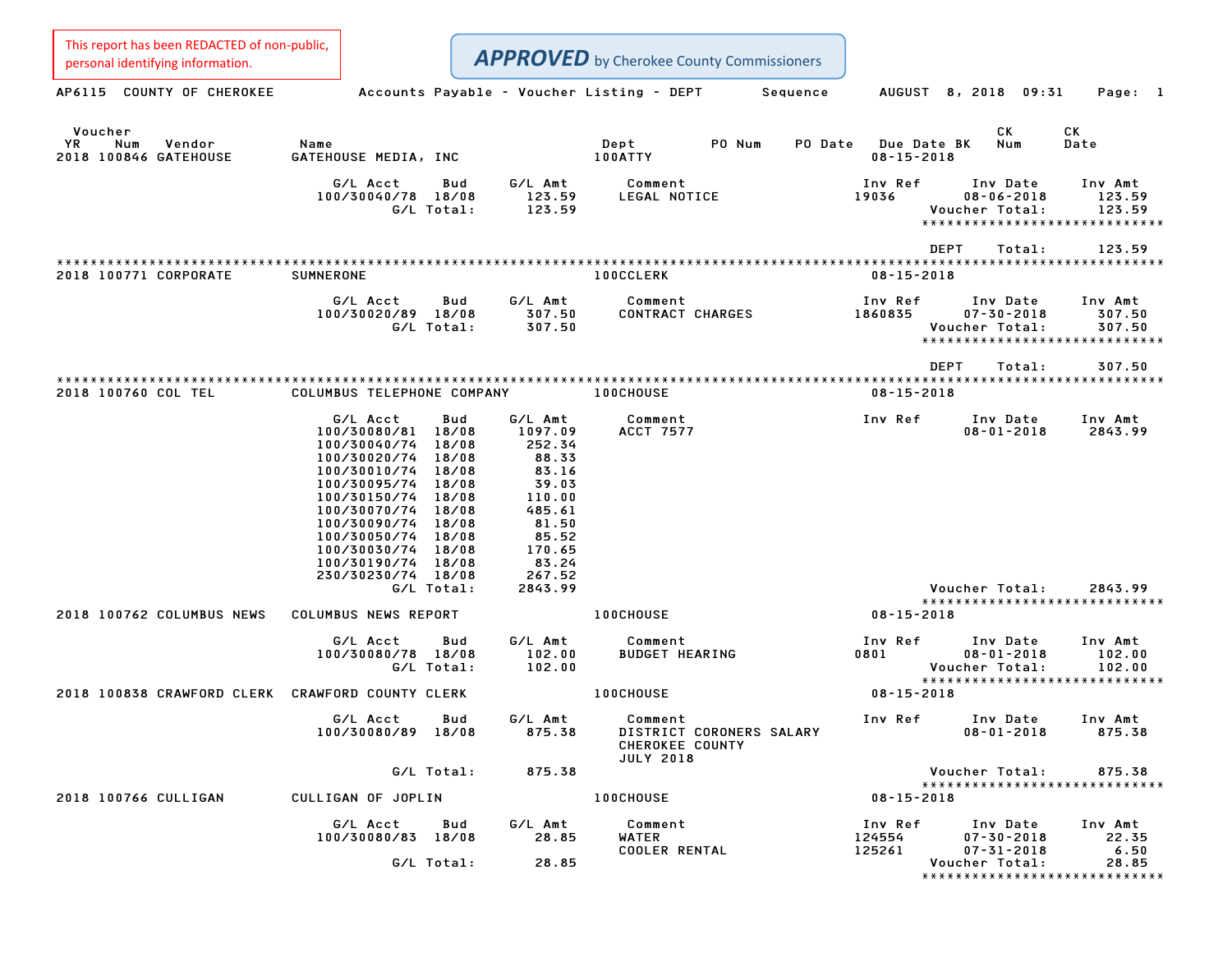| AP6115 COUNTY OF CHEROKEE                                 |                                          |                   |                               | Accounts Payable – Voucher Listing – DEPT         Sequence |                                                   | AUGUST 8, 2018 09:31                                                            | Page: 2                                          |
|-----------------------------------------------------------|------------------------------------------|-------------------|-------------------------------|------------------------------------------------------------|---------------------------------------------------|---------------------------------------------------------------------------------|--------------------------------------------------|
| Voucher<br>YR<br>Num<br>Vendor<br>2018 100768 OFFICE FIRE | Name<br>OFFICE OF THE STATE FIRE MARSHAL |                   |                               | Dept<br>PO Num<br>100CHOUSE                                | PO Date<br><b>Due Date BK</b><br>$08 - 15 - 2018$ | CK.<br>Num                                                                      | СK<br>Date                                       |
|                                                           | G/L Acct<br>100/30080/89 18/08           | Bud<br>G/L Total: | G/L Amt<br>60.00<br>60.00     | Comment<br><b>CERTIFICATION FEES</b>                       | Inv Ref<br>462705                                 | Inv Date<br>$07 - 27 - 2018$<br>Voucher Total:<br>*****************             | Inv Amt<br>60.00<br>60.00<br>* * * * * * * * * * |
| 2018 100770 TRUE VALUE COL TRUE VALUE COLUMBUS            |                                          |                   |                               | <b>100CHOUSE</b>                                           | $08 - 15 - 2018$                                  |                                                                                 |                                                  |
|                                                           | G/L Acct<br>100/30080/80 18/08           | Bud<br>G/L Total: | G/L Amt<br>25.99<br>25.99     | Comment<br><b>SHOCK</b>                                    | Inv Ref<br>A351750                                | Inv Date<br>$07 - 23 - 2018$<br>Voucher Total:                                  | Inv Amt<br>25.99<br>25.99                        |
| 2018 100839 TRUE VALUE COL TRUE VALUE COLUMBUS            |                                          |                   |                               | <b>100CHOUSE</b>                                           | $08 - 15 - 2018$                                  | *****************************                                                   |                                                  |
|                                                           | G/L Acct<br>100/30080/89 18/08           | Bud               | G/L Amt<br>37.96              | Comment<br><b>GAS CYLINDER</b><br><b>CART FUSE</b>         | Inv Ref<br>A334958<br>A350843                     | Inv Date<br>$01 - 12 - 2018$<br>$07 - 12 - 2018$                                | Inv Amt<br>7.98<br>29.98                         |
|                                                           |                                          | G/L Total:        | 37.96                         |                                                            |                                                   | Voucher Total:<br>****************                                              | 37.96<br>***********                             |
| 2018 100772 COLUMBUS NEWS                                 | COLUMBUS NEWS REPORT                     |                   |                               | 100COMM                                                    | $08 - 15 - 2018$                                  | <b>DEPT</b><br>Total:                                                           | 3974.17                                          |
|                                                           | G/L Acct<br>100/30010/78 18/08           | Bud<br>G/L Total: | G/L Amt<br>150.00<br>150.00   | Comment<br>ADVERTISING/FAIR                                | Inv Ref<br>738                                    | Inv Date<br>$07 - 30 - 2018$<br>Voucher Total:<br>***************************** | Inv Amt<br>150.00<br>150.00                      |
|                                                           |                                          |                   |                               |                                                            |                                                   | <b>DEPT</b><br>Total:                                                           | 150.00                                           |
| 2018 100774 MANATRON                                      | MANATRON, INC                            |                   |                               | 100COMP                                                    | $08 - 15 - 2018$                                  |                                                                                 |                                                  |
|                                                           | G/L Acct<br>100/30150/79 18/08           | Bud<br>G/L Total: | G/L Amt<br>2594.61<br>2594.61 | Comment<br>HARDWARE MAINT                                  | Inv Ref<br>0068831                                | Inv Date<br>$07 - 25 - 2018$<br>Voucher Total:                                  | Inv Amt<br>2594.61<br>2594.61                    |
| 2018 100850 NEX TECH                                      | <b>NEX-TECH</b>                          |                   |                               | 100COMP                                                    | $08 - 15 - 2018$                                  | *****************************                                                   |                                                  |
|                                                           | G/L Acct<br>100/30150/89 18/08           | Bud<br>G/L Total: | G/L Amt<br>2.50<br>2.50       | Comment<br>ACCT 403167                                     | Inv Ref                                           | Inv Date<br>$08 - 01 - 2018$<br>Voucher Total:                                  | Inv Amt<br>2.50<br>2.50                          |
| 2018 100773 STRONGHOLD                                    | STRONGHOLD DATA                          |                   |                               | 100COMP                                                    | $08 - 15 - 2018$                                  | *****************************                                                   |                                                  |
|                                                           | G/L Acct<br>100/30150/89 18/08           | Bud<br>G/L Total: | G/L Amt<br>4265.00<br>4265.00 | Comment<br>AGMT: PLATINUM, FIREWALL                        | Inv Ref<br>27022                                  | Inv Date<br>$08 - 01 - 2018$<br>Voucher Total:<br>***************************** | Inv Amt<br>4265.00<br>4265.00                    |
|                                                           |                                          |                   |                               |                                                            |                                                   | <b>DFPT</b><br>Total:                                                           | 6862.11                                          |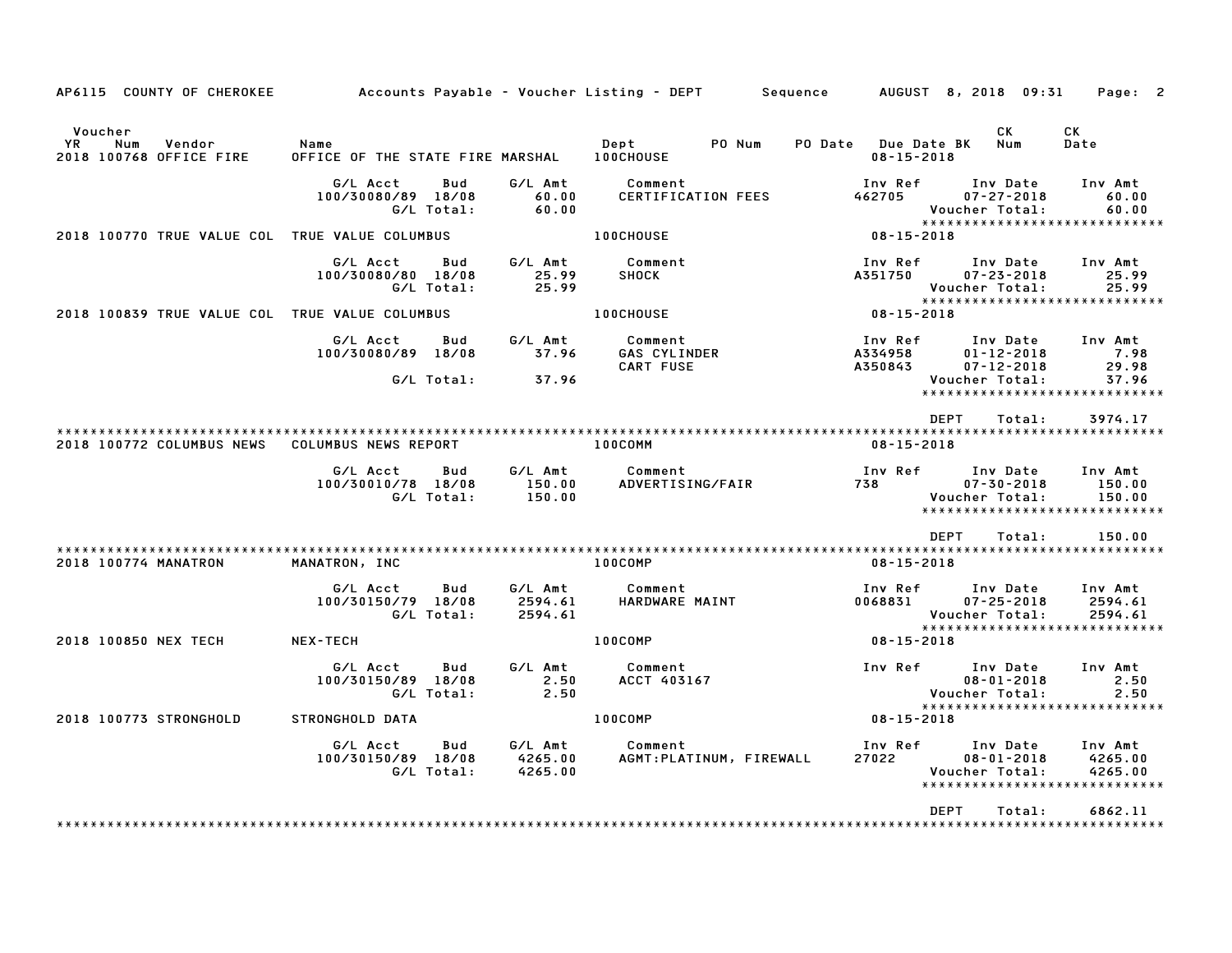|                                                      |                                                  |                    | AP6115 COUNTY OF CHEROKEE Accounts Payable – Voucher Listing – DEPT Sequence AUGUST 8, 2018 09:31                                                                                                                                          |                                | Page: 3     |
|------------------------------------------------------|--------------------------------------------------|--------------------|--------------------------------------------------------------------------------------------------------------------------------------------------------------------------------------------------------------------------------------------|--------------------------------|-------------|
| Voucher                                              |                                                  |                    |                                                                                                                                                                                                                                            | CK                             | CK.<br>Date |
|                                                      |                                                  |                    |                                                                                                                                                                                                                                            |                                |             |
| 2018 100777 CIZERLE, T TERRY CIZERLE                 |                                                  |                    |                                                                                                                                                                                                                                            |                                |             |
|                                                      |                                                  |                    | 97 Mort Mud G/L Amt Comment Inv Ref Inv Date Inv Amt<br>100/30070/21 18/08 26.68 REIMB/OFFICE SUPPLIES Velocher Total: 26.68<br>C/L Total: 26.68 26.68 Voucher Total: 26.68<br>2018 100778 COPY 65807 COPY PRODUCTS INC 100DCOURT 100D     |                                |             |
|                                                      |                                                  |                    |                                                                                                                                                                                                                                            |                                |             |
|                                                      |                                                  |                    | G/L Acct Bud G/L Amt Comment Inv Ref Inv Date Inv Amt<br>100/30070/83 18/08 172.93 COPIER MAINTENANCE 243314 07–23–2018 172.93<br>G/L Total: 172.93 COPIER MAINTENANCE 243314 07–23–2018 172.93                                            |                                |             |
|                                                      |                                                  |                    | G/L Total: 172.93 Voucher Total: 172.93<br>2018 100859 CULLIGAN CULLIGAN OF JOPLIN 100DCOURT 100DCOURT 08-15-2018                                                                                                                          |                                |             |
|                                                      |                                                  |                    | G/LAcct Bud G/LAmt Comment<br>100/30070/89 18/08 29.40 WATER 124539 07-31-2018 10.40<br>G/LTotal: 29.40 COOLER RENTAL 125006 07-31-2018 19.00<br>ANNA LDERFELT 100DCOURT 100DCOURT 08-15-2018                                              |                                |             |
|                                                      |                                                  |                    |                                                                                                                                                                                                                                            |                                |             |
| 2018 100747 DERFELT, J JOANNA L DERFELT AND MODCOURT |                                                  |                    |                                                                                                                                                                                                                                            |                                |             |
|                                                      |                                                  |                    | 6/L Acct Bud G/L Amt Comment Inv Ref Inv Date Inv Amt Ind/30070/89 18/08 2750.00<br>100/30070/89 18/08 2750.00 MONTHLY ATTY/CO CONTRACT 08-01-2018 2750.00<br>6/L Total: 2750.00<br>100/30070/89 18/08 2750.00                             | *****************************  |             |
| 2018 100860 ETTINGERS                                | ETTINGER'S OFFICE SUPPLY 100DCOURT               |                    |                                                                                                                                                                                                                                            | $08 - 15 - 2018$               |             |
|                                                      |                                                  |                    | 6/LAcct Bud 6/LAmt Comment<br>100/30070/21 18/08 155.48 APT BOOK, 5069491 07-27-2018 28.49<br>6/LTotal: 155.48 TONER 5074050 07-31-2018 126.99<br>NDACE BREWSTER GAYOSO 100DCOURT 08-15-2018<br>NDACE BREWSTER GAYOSO 100DCOURT 08-15-2018 |                                |             |
| 2018 100749 GAYOSO, C CANDACE BREWSTER GAYOSO        |                                                  |                    |                                                                                                                                                                                                                                            | ****************************** |             |
|                                                      | G/L Acct Bud<br>100/30070/89 18/08<br>G/L Total: | 2750.00<br>2750.00 | G/L Amt         Comment<br>2750.00       MONTHLY ATTY/CO CONTRACT                                                                                                                                                                          | *****************************  |             |
| 2018 100779 REDWOOD TOX                              |                                                  |                    | REDWOOD TOXICOLOGY LABORATORY, INC 100DCOURT                                                                                                                                                                                               | $08 - 15 - 2018$               |             |
|                                                      | 100/30070/89 18/08 15.00<br>G/L Total: 15.00     |                    |                                                                                                                                                                                                                                            | *****************************  |             |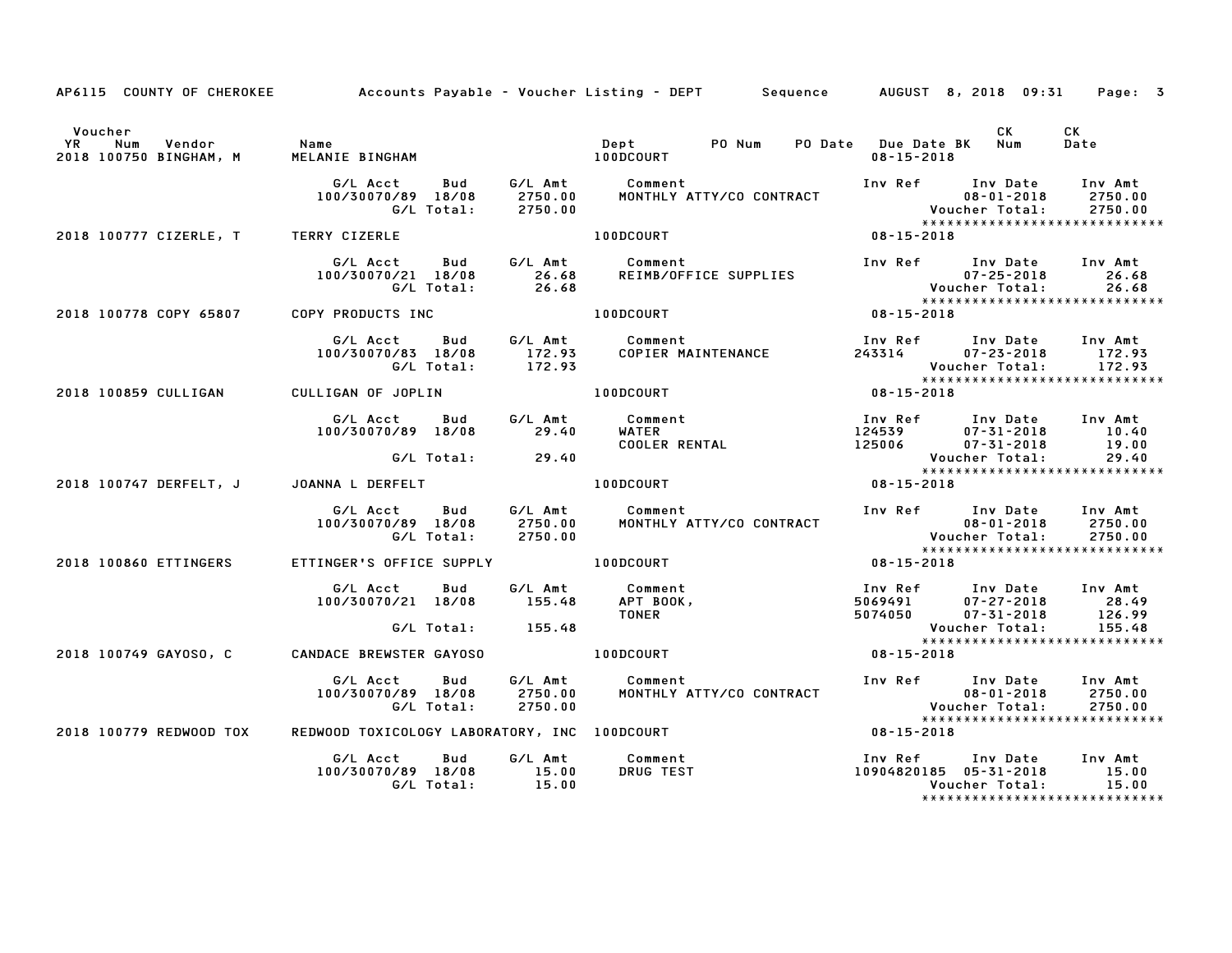| AP6115 COUNTY OF CHEROKEE                                |                                                                                                                                             |                                                                   | Accounts Payable – Voucher Listing – DEPT<br>Sequence                                                                            |                                                     | AUGUST 8, 2018 09:31                                                                                                           | Page: 4                                                           |
|----------------------------------------------------------|---------------------------------------------------------------------------------------------------------------------------------------------|-------------------------------------------------------------------|----------------------------------------------------------------------------------------------------------------------------------|-----------------------------------------------------|--------------------------------------------------------------------------------------------------------------------------------|-------------------------------------------------------------------|
| Voucher<br>YR.<br>Num<br>Vendor<br>2018 100751 STEELE, D | Name<br>DOUGLAS ROPER STEELE                                                                                                                |                                                                   | PO Num<br>Dept<br>PO Date<br>100DCOURT                                                                                           | $08 - 15 - 2018$                                    | СK<br>Num<br><b>Due Date BK</b>                                                                                                | <b>CK</b><br>Date                                                 |
|                                                          | G/L Acct<br>Bud<br>100/30070/89 18/08<br>G/L Total:                                                                                         | G/L Amt<br>2750.00<br>2750.00                                     | Comment<br>MONTHLY ATTY/CO CONTRACT                                                                                              | Inv Ref                                             | Inv Date<br>$08 - 01 - 2018$<br>Voucher Total:                                                                                 | Inv Amt<br>2750.00<br>2750.00                                     |
| 2018 100861 YOUNG, M                                     | MAC YOUNG                                                                                                                                   |                                                                   | 100DCOURT                                                                                                                        | $08 - 15 - 2018$                                    | *****************************                                                                                                  |                                                                   |
|                                                          | G/L Acct<br>Bud<br>100/30070/73 18/08<br>G/L Total:                                                                                         | G/L Amt<br>55.80<br>55.80                                         | Comment<br>TRAVEL EXPENSE                                                                                                        | Inv Ref                                             | Inv Date<br>$08 - 06 - 2018$<br>Voucher Total:<br>*****************************                                                | Inv Amt<br>55.80<br>55.80                                         |
|                                                          |                                                                                                                                             |                                                                   |                                                                                                                                  |                                                     | <b>DEPT</b><br>Total:                                                                                                          | 11455.29                                                          |
| 2018 100775 ETTINGERS                                    | ETTINGER'S OFFICE SUPPLY                                                                                                                    |                                                                   | 100DEPT OFF                                                                                                                      | $08 - 15 - 2018$                                    |                                                                                                                                |                                                                   |
|                                                          | G/L Acct<br>Bud<br>100/30330/26 18/08<br>100/30330/31 18/08<br>100/30330/31 18/08<br>100/30330/30 18/08<br>100/30330/23 18/08<br>G/L Total: | G/L Amt<br>390.00<br>233.52<br>150.80<br>42.94<br>45.91<br>863.17 | Comment<br><b>BLANK CHECKS</b><br>T/TISSUE, TOWELS, SOAP<br>TOWELS, SCREENS, TRASH BAGS 5074740<br>PAD, PAPER<br>PENS, BATTERIES | Inv Ref<br>5071880<br>5072300<br>5072510<br>5074750 | Inv Date<br>$07 - 25 - 2018$<br>$07 - 25 - 2018$<br>$08 - 01 - 2018$<br>$07 - 25 - 2018$<br>$08 - 01 - 2018$<br>Voucher Total: | Inv Amt<br>390.00<br>233.52<br>150.80<br>42.94<br>45.91<br>863.17 |
| 2018 100776 QUILL                                        | QUILL CORPORATION                                                                                                                           |                                                                   | 100DEPT OFF                                                                                                                      | $08 - 15 - 2018$                                    | *****************************                                                                                                  |                                                                   |
|                                                          | G/L Acct<br>Bud<br>100/30330/22 18/08                                                                                                       | G/L Amt<br>819.26                                                 | Comment<br>TONER, TAPE, TISSUE, WIPES 8674247<br>PAPER, SANITIZER                                                                | Inv Ref                                             | Inv Date<br>$07 - 19 - 2018$                                                                                                   | Inv Amt<br>715.78                                                 |
|                                                          | G/L Total:                                                                                                                                  | 819.26                                                            | <b>TONER</b>                                                                                                                     | 8713376                                             | $07 - 20 - 2018$<br>Voucher Total:<br>*****************************                                                            | 103.48<br>819.26                                                  |
| 2018 100849 HEARTLAND                                    | HEARTLAND ELECTRIC COOPERATIVE INC 100E/P                                                                                                   |                                                                   |                                                                                                                                  | $08 - 15 - 2018$                                    | <b>DEPT</b><br>Total:                                                                                                          | 1682.43                                                           |
|                                                          | G/L Acct<br>Bud<br>100/30090/72 18/08<br>G/L Total:                                                                                         | G/L Amt<br>46.20<br>46.20                                         | Comment<br>ACCT 50891200                                                                                                         | Inv Ref                                             | Inv Date<br>$08 - 01 - 2018$<br>Voucher Total:<br>******************************                                               | Inv Amt<br>46.20<br>46.20                                         |
|                                                          |                                                                                                                                             |                                                                   |                                                                                                                                  |                                                     | <b>DEPT</b><br>Total:                                                                                                          | 46.20                                                             |
| 2018 100852 AT&T 5068                                    | AT&T                                                                                                                                        |                                                                   | <b>100SHERIFF</b>                                                                                                                | $08 - 15 - 2018$                                    |                                                                                                                                |                                                                   |
|                                                          | G/L Acct<br>Bud<br>100/30060/74 18/08<br>G/L Total:                                                                                         | G/L Amt<br>19.51<br>19.51                                         | Comment<br>ACCT030 517 9815 001                                                                                                  | Inv Ref                                             | Inv Date<br>$07 - 25 - 2018$<br>Voucher Total:<br>******************                                                           | Inv Amt<br>19.51<br>19.51<br>************                         |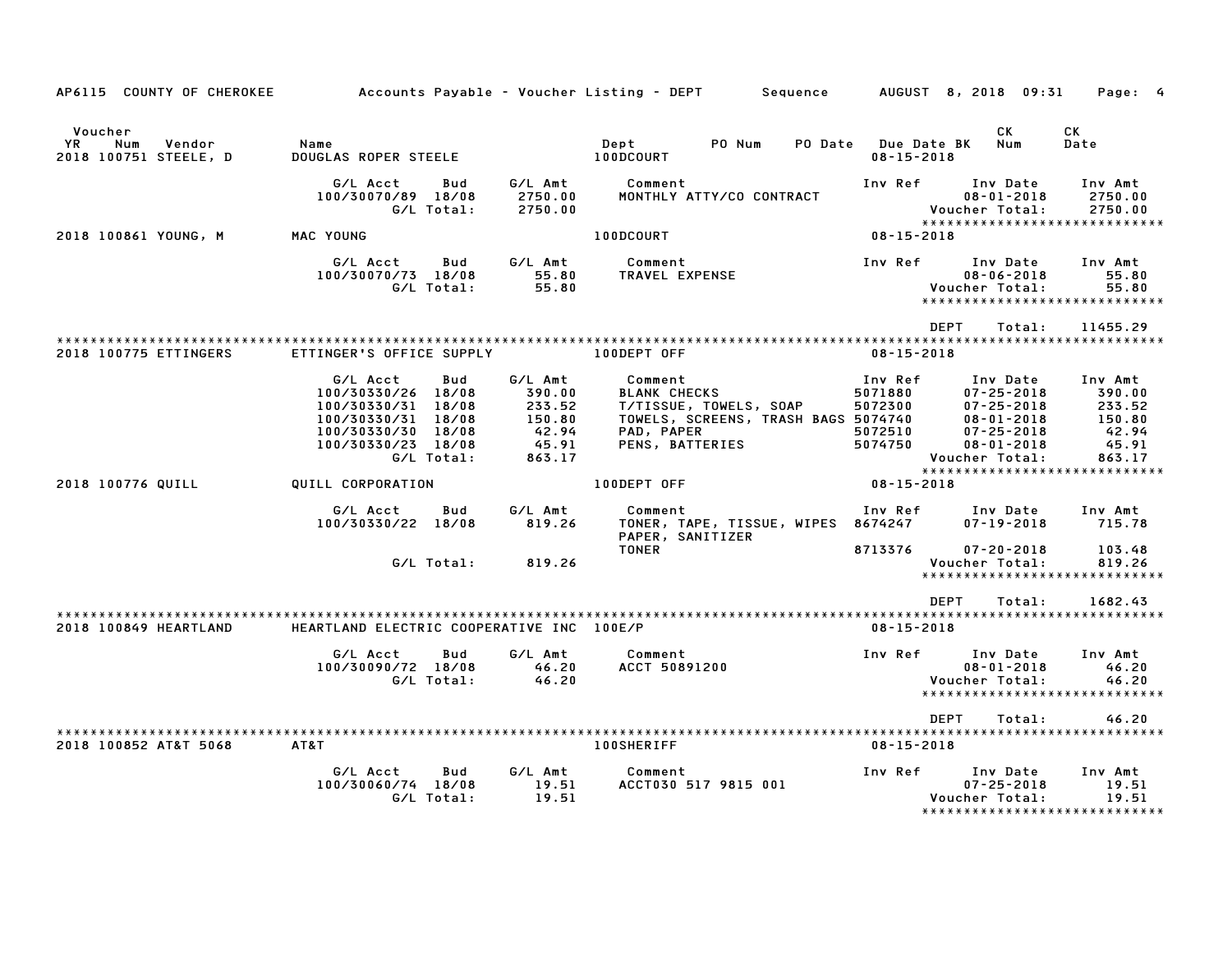|                                                                |                                                                                            |                       | AP6115 COUNTY OF CHEROKEE Accounts Payable - Voucher Listing - DEPT Sequence AUGUST 8, 2018 09:31 Page: 5                                                                                                                               |                                                        |      |                                                       |
|----------------------------------------------------------------|--------------------------------------------------------------------------------------------|-----------------------|-----------------------------------------------------------------------------------------------------------------------------------------------------------------------------------------------------------------------------------------|--------------------------------------------------------|------|-------------------------------------------------------|
| Voucher<br>VR Num Vendor   Name<br>2018 100780 BUTCH     BUTCH |                                                                                            |                       |                                                                                                                                                                                                                                         |                                                        | CK L | CK<br>Date                                            |
|                                                                | G/L Total: 75.00                                                                           |                       | 75.00<br>Total: 75.00 Voucher Total: 75.00<br>Pous Attack Moucher Total: 75.00<br>Pous Attack Moucher Total: 75.00<br>D8-15-2018                                                                                                        |                                                        |      |                                                       |
| 2018 100781 CDL CDL CDL ELECTRIC                               |                                                                                            |                       |                                                                                                                                                                                                                                         |                                                        |      |                                                       |
|                                                                | 100/30060/80 18/08 468.66<br>18/08 6/L Total: 468.66                                       |                       | G/L Acct Bud G/L Amt Comment                                                                                                                                                                                                            |                                                        |      | Voucher Total: 468.66<br>**************************** |
| 2018 100782 CHARM TEX CHARM-TEX INC                            |                                                                                            |                       | $08 - 15 - 2018$<br>100SHERIFF                                                                                                                                                                                                          |                                                        |      |                                                       |
|                                                                |                                                                                            |                       | G/L Acct Bud G/L Amt Comment Inv Ref Inv Date Inv Amt<br>100/30060/37 18/08 301.89 FEMININE NAPKINS 0168251 07–13–2018 78.03<br>100/30060/37 18/08 301.89 NAPKINS, DEODORANT, TAMPONS 0167931 07–13–2018 223.86<br>107–13–2018 C/L Tota |                                                        |      |                                                       |
|                                                                |                                                                                            | $G/L$ Total: $301.89$ |                                                                                                                                                                                                                                         | Voucher Total: 301.89<br>***************************** |      |                                                       |
| 2018 100783 CINTAS 0855 CINTAS CORP                            |                                                                                            |                       | 100SHERIFF 08-15-2018                                                                                                                                                                                                                   |                                                        |      |                                                       |
|                                                                |                                                                                            |                       |                                                                                                                                                                                                                                         |                                                        |      |                                                       |
| 2018 100784 CITY TELE CITY TELE COIN COMPANY INC 100SHERIFF    |                                                                                            |                       | $08 - 15 - 2018$                                                                                                                                                                                                                        |                                                        |      |                                                       |
|                                                                |                                                                                            |                       | G/L Acct     Bud     G/L Amt     Comment                        Inv Ref     Inv Date    Inv Amt<br>100/30060/37 18/08     2000.00     CALLING CARDS                  17487        07-24-2018     2000.00<br>G/L Total:     2000.00      |                                                        |      |                                                       |
| 2018 100824 COL TEL COLUMBUS TELEPHONE COMPANY 100SHERIFF      |                                                                                            |                       | $08 - 15 - 2018$                                                                                                                                                                                                                        |                                                        |      |                                                       |
|                                                                | G/L Acct Bud G/L Amt Comment<br>100/30060/74 18/08 1604.63 ACCT 2963<br>G/L Total: 1604.63 |                       |                                                                                                                                                                                                                                         |                                                        |      |                                                       |
| 2018 100825 COLUMBUS CITY OF COLUMBUS                          |                                                                                            | <b>100SHERIFF</b>     | $08 - 15 - 2018$                                                                                                                                                                                                                        |                                                        |      |                                                       |
|                                                                |                                                                                            |                       |                                                                                                                                                                                                                                         |                                                        |      |                                                       |
| 2018 100785 COLUMBUS VET                                       | COLUMBUS VETERINARY CLINIC <b>100SHERIFF</b>                                               |                       |                                                                                                                                                                                                                                         | $08 - 15 - 2018$                                       |      |                                                       |
|                                                                |                                                                                            |                       | G/L Acct bud G/L Amt Comment Inv Ref Inv Date Inv Amt<br>100/30060/68 18/08 124.20 RABIES, DHLPP, BOOSTERS Z1394712 07–23–2018 124.20<br>G/L Total: 124.20 RABIES, DHLPP, BOOSTERS Z1394712 07–23–2018 124.20                           |                                                        |      | *****************************                         |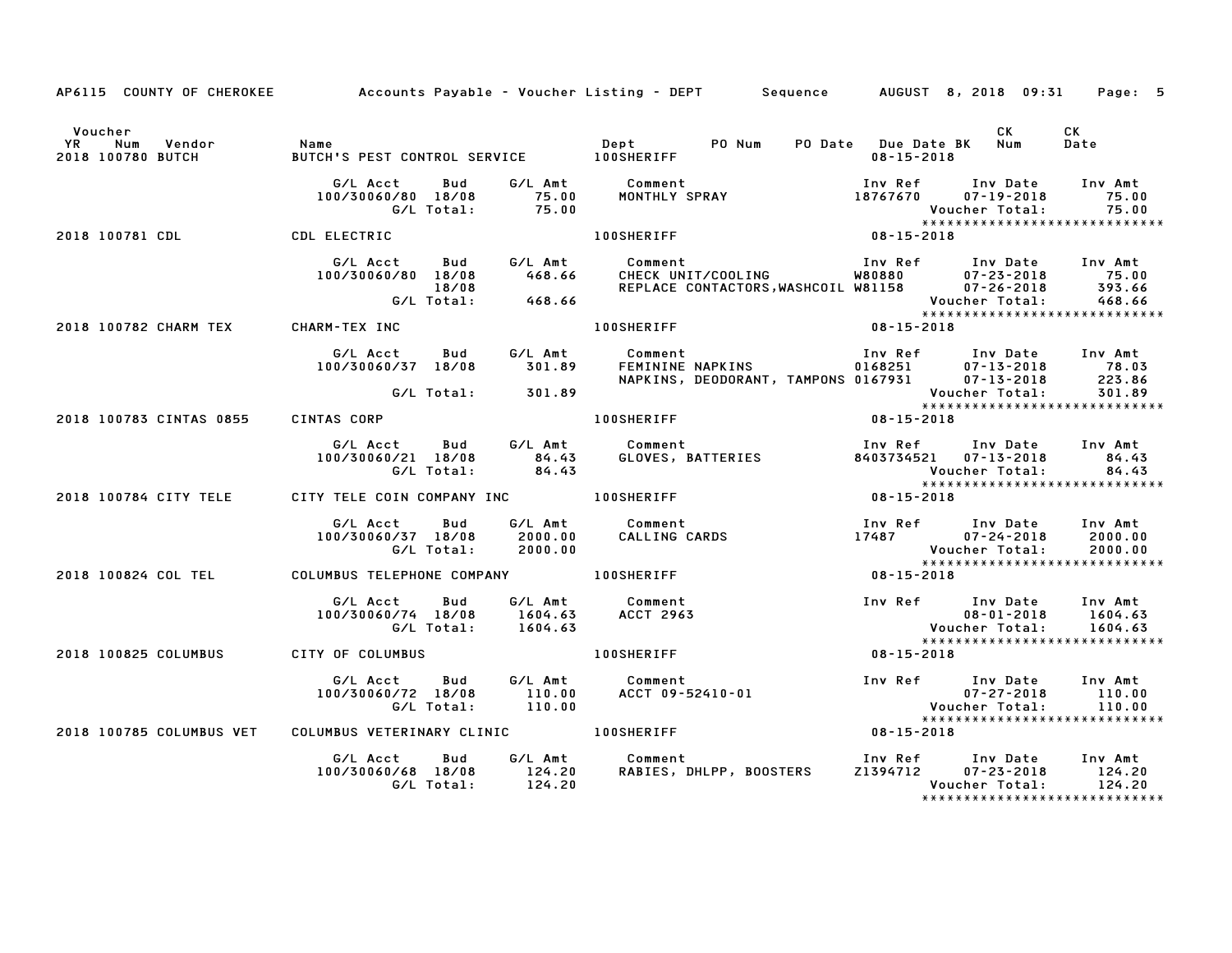|               |                 |                                |                                                                                        |                          |                             | AP6115 COUNTY OF CHEROKEE Accounts Payable - Voucher Listing - DEPT Sequence AUGUST 8, 2018 09:31 Page: 6 |                  |                     |                                                                                                      |                             |
|---------------|-----------------|--------------------------------|----------------------------------------------------------------------------------------|--------------------------|-----------------------------|-----------------------------------------------------------------------------------------------------------|------------------|---------------------|------------------------------------------------------------------------------------------------------|-----------------------------|
| Voucher<br>YR | Num             | Vendor                         | Name<br>2018 100786 CONSOLIDATED CO CONSOLIDATED CORRECTIONAL FOOD SERV 100SHERIFF     |                          |                             |                                                                                                           |                  | $08 - 15 - 2018$    | <b>CK</b>                                                                                            | CK<br>Date                  |
|               |                 |                                | G/L Acct<br>100/30060/32 18/08                                                         | Bud<br>G/L Total:        | 10409.88                    |                                                                                                           |                  |                     | Voucher Total: 10409.88<br>****************************                                              |                             |
|               |                 |                                | 2018 100826 CORRECT CORRECT CARE SOLUTIONS LLC 100SHERIFF                              |                          |                             |                                                                                                           | $08 - 15 - 2018$ |                     |                                                                                                      |                             |
|               |                 |                                | G/L Acct                                                                               |                          |                             | Bud G/L Amt Comment                                                                                       |                  |                     | Inv Ref      Inv Date     Inv Amt                                                                    |                             |
|               |                 |                                | 2018 100853 CRAW KAN TELEPH CRAW-KAN TELEPHONE COOPERATIVE INC 100SHERIFF              |                          |                             |                                                                                                           |                  | $08 - 15 - 2018$    |                                                                                                      |                             |
|               |                 |                                | G/L Acct<br>100/30060/74 18/08                                                         | Bud                      | G/L Total: 36.37            | G/L Amt Comment<br>$36.37$ $\overline{ACCT}$ 121787                                                       |                  |                     | Inv Ref Inv Date Inv Amt<br>$08 - 01 - 2018$<br>Voucher Total: 36.37<br>**************************** | 36.37                       |
|               |                 |                                |                                                                                        |                          |                             | 2018 100787 DIRECT BENEFIT DIRECT BENEFIT SOLUTIONS                          100SHERIFF                   | $08 - 15 - 2018$ |                     |                                                                                                      |                             |
|               |                 |                                | G/L Acct<br>100/30060/86 18/08 884.75                                                  | Bud                      | G/L Total: 884.75           | G/L Amt          Comment<br>884.75     INMATE MEDICINES                                                   |                  |                     | Inv Ref      Inv Date     Inv Amt<br>2016321        07–20–2018        884.75<br>Voucher Total:       | 884.75<br>884.75            |
|               |                 | 2018 100788 FARMERS            | FARMERS COOPERATIVE ASSOCIATION 100SHERIFF                                             |                          |                             |                                                                                                           |                  | $08 - 15 - 2018$    |                                                                                                      |                             |
|               |                 |                                | G/L Acct Bud<br>100/30060/68 18/08 27.52<br>G/L Total: 27.52                           |                          |                             | G/L Amt Comment<br>DOG FOOD                                                                               |                  |                     | Inv Ref Inv Date Inv Amt<br>$232490$ $07 - 23 - 2018$<br>Voucher Total:                              | 27.52<br>27.52              |
|               |                 |                                | 2018 100789 FULL SERVICE FULL SERVICE AUTOMOTIVE THE LOOSHERIFF                        |                          |                             |                                                                                                           |                  | 08-15-2018          |                                                                                                      |                             |
|               |                 |                                | G/L Acct        Bud          G/L Amt<br>100/30060/25 18/08 500.00<br>G/L Total: 500.00 |                          |                             | Comment<br>DEDUCTIBLE FOR REPAIRS                                                                         |                  |                     | Inv Ref      Inv Date     Inv Amt                                                                    |                             |
|               |                 | <b>2018 100790 HENRY KRAFT</b> | HENRY KRAFT INC                                                                        |                          |                             | 100SHERIFF                                                                                                |                  | $08 - 15 - 2018$    |                                                                                                      |                             |
|               |                 |                                | G/L Acct<br>100/30060/40 18/08                                                         | Bud<br>18/08             | 1143.90                     | G/L Amt Comment<br>LINERS, BLEACH, DETERGENT 267439<br>CUPS, SANITIZER                                    |                  |                     | Inv Ref Inv Date Inv Amt<br>$07 - 19 - 2018$ 572.95                                                  |                             |
|               |                 |                                |                                                                                        |                          |                             | LINERS, BLEACH, SOFTENER<br>CUPS, T/TISSUE, DETERGENT                                                     |                  |                     | 268237 08-02-2018 570.95                                                                             |                             |
|               |                 |                                |                                                                                        |                          | G/L Total: 1143.90          |                                                                                                           |                  |                     | Voucher Total:<br>*****************************                                                      | 1143.90                     |
|               | 2018 100791 ICS | I C S                          |                                                                                        |                          |                             | <b>100SHERIFF</b>                                                                                         |                  | $08 - 15 - 2018$    |                                                                                                      |                             |
|               |                 |                                | G/L Acct<br>100/30060/40 18/08                                                         | <b>Bud</b><br>G/L Total: | G/L Amt<br>198.35<br>198.35 | Comment<br><b>LAUNDRY BAG</b>                                                                             |                  | Inv Ref<br>W2016800 | Inv Date<br>$07 - 27 - 2018$<br>Voucher Total:<br>*****************************                      | Inv Amt<br>198.35<br>198.35 |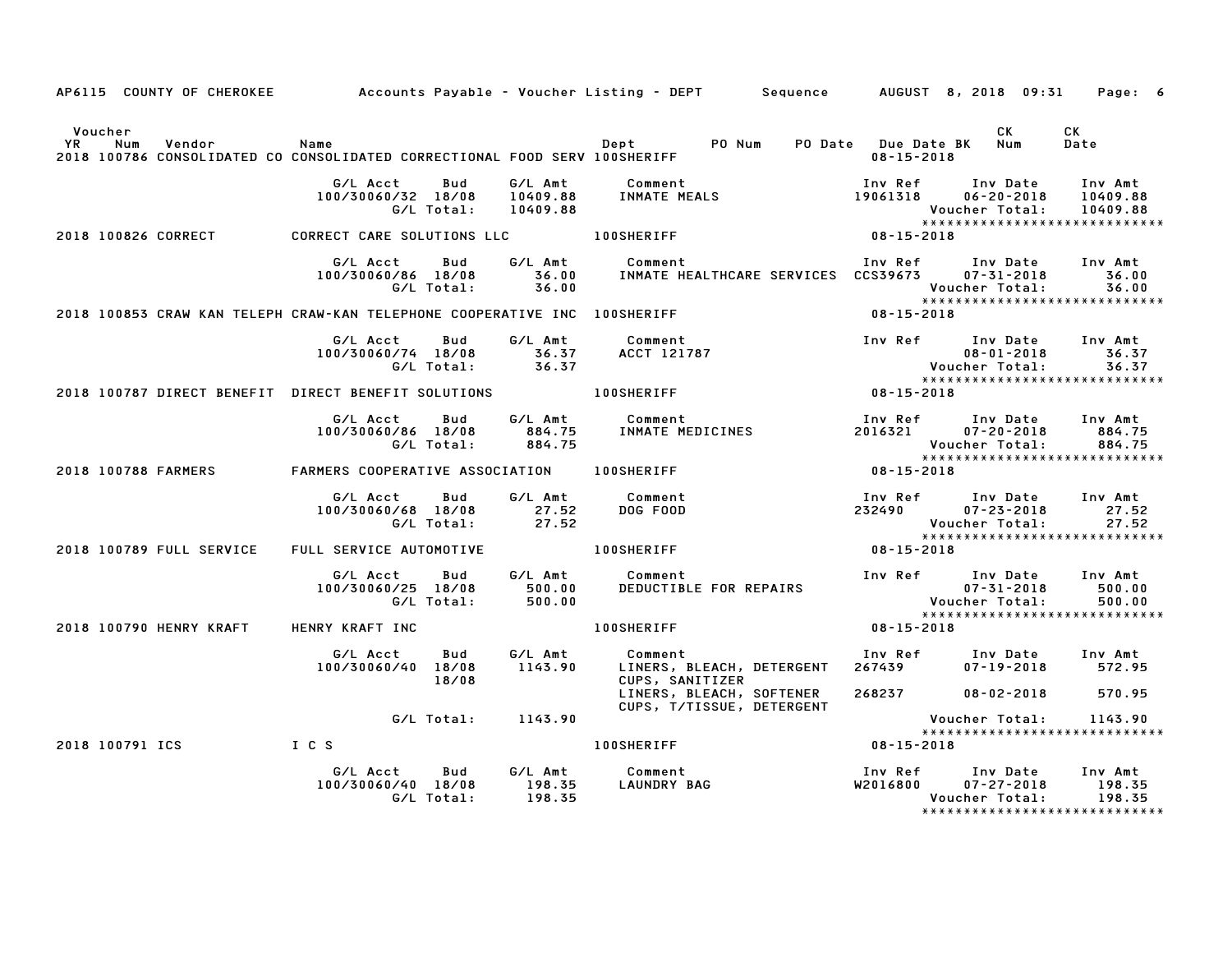|                                                                                                                       |                                                                               |                    | AP6115 COUNTY OF CHEROKEE Accounts Payable - Voucher Listing - DEPT Sequence AUGUST 8, 2018 09:31 Page: 7                                                                                                                 |                                                          |                                                                      |                                                       |
|-----------------------------------------------------------------------------------------------------------------------|-------------------------------------------------------------------------------|--------------------|---------------------------------------------------------------------------------------------------------------------------------------------------------------------------------------------------------------------------|----------------------------------------------------------|----------------------------------------------------------------------|-------------------------------------------------------|
| Voucher<br>Num Vendor Name<br>YR Num Vendor – Name<br>2018–100854 KROKROSKIA, J JAMES KROKROSKIA – – – – – 100SHERIFF |                                                                               |                    | CK CK<br>PO Num                                                                                                                                                                                                           | PO Date Due Date BK Num<br>$08 - 15 - 2018$              |                                                                      | Date                                                  |
|                                                                                                                       | G/L Acct   Bud<br>100/30060/22 18/08<br>G/L Total:                            |                    |                                                                                                                                                                                                                           |                                                          |                                                                      |                                                       |
| 2018 100792 MANZER FAMILY                                                                                             | MANZER FAMILY MEDICINE                                                        |                    | <b>100SHERIFF</b>                                                                                                                                                                                                         | $08 - 15 - 2018$                                         |                                                                      |                                                       |
|                                                                                                                       | G/L Acct<br>Bud<br>100/30060/86 18/08<br>G/L Total:                           | 4155.00<br>4155.00 | G/L Amt Comment                                                                                                                                                                                                           |                                                          |                                                                      |                                                       |
| 2018 100827 MAUDE                                                                                                     | MERCY MAUDE NORTON MEM HOSP 100SHERIFF                                        |                    |                                                                                                                                                                                                                           | $08 - 15 - 2018$                                         |                                                                      |                                                       |
|                                                                                                                       | G/L Acct<br>100/30060/86 18/08 38.14                                          |                    | Bud G/L Amt Comment<br>NEGOTIATED RATES                                                                                                                                                                                   | Inv Ref      Inv Date     Inv Amt                        |                                                                      |                                                       |
|                                                                                                                       | $G/L$ Total: $38.14$                                                          |                    |                                                                                                                                                                                                                           | 940000235201 07-11-2018 12.87<br>940000235200 07-11-2018 | Voucher Total:                                                       | 25.27<br>38.14                                        |
| 2018 100793 MIKE CARPINO                                                                                              | MIKE CARPINO FORD MERCURY INC 100SHERIFF                                      |                    |                                                                                                                                                                                                                           | $08 - 15 - 2018$                                         |                                                                      |                                                       |
|                                                                                                                       | G/L Acct Bud<br>100/30060/25 18/08<br>G/L Total:                              | 179.11<br>179.11   | G/L Amt Comment<br><b>SHAFTS</b>                                                                                                                                                                                          | Inv Ref Inv Date Inv Amt<br>$111421$ $07 - 26 - 2018$    | Voucher Total:                                                       | 179.11<br>179.11<br>*****************************     |
| 2018 100794 NATALINIS                                                                                                 | NATALINI'S AUTOMOTIVE                                                         |                    | 100SHERIFF <b>All Act 2013</b>                                                                                                                                                                                            | $08 - 15 - 2018$                                         |                                                                      |                                                       |
|                                                                                                                       | G/L Acct<br>Bud<br>100/30060/25 18/08<br>18/08                                | 42.36              | G/L Amt Comment<br>0011 FILTER 110 Comment<br>110 DIL FILTER 676318<br>12031 12018 12018 12018 12018<br>12018 12018 12018 12018<br>12018 12018 12018 12018<br>12018 12018 12018 12018<br>26.43<br>26.43<br>26.43<br>26.43 |                                                          |                                                                      |                                                       |
|                                                                                                                       | G/L Total: 42.36                                                              |                    |                                                                                                                                                                                                                           |                                                          |                                                                      | Voucher Total: 42.36<br>***************************** |
| 2018 100795 NEWEGG COMP                                                                                               |                                                                               |                    | NEWEGG BUSINESS, INC 100SHERIFF                                                                                                                                                                                           | $08 - 15 - 2018$                                         |                                                                      |                                                       |
|                                                                                                                       | G/L Acct Bud<br>100/30060/28 18/08<br>100/30060/21 18/08<br>G/L Total: 910.78 | 374.99<br>535.79   | G/L Amt Comment<br>WIRELESS KEYBOARD/MOUSE 1201052126 07-19-2018<br>HP PRODESK MICROTOWER 1201052146 07-19-2018                                                                                                           |                                                          |                                                                      | 55.80<br>479.99                                       |
| 2018 100855 OBERBECK, J JIMMY D OBERBECK                                                                              |                                                                               |                    | 100SHERIFF                                                                                                                                                                                                                | $08 - 15 - 2018$                                         |                                                                      |                                                       |
|                                                                                                                       | G/L Acct<br>100/30060/73 18/08<br>G/L Total: 245.00                           |                    | Bud G/L Amt Comment<br>245.00 TRANSPORT                                                                                                                                                                                   | Inv Ref      Inv Date                                    | $08 - 06 - 2018$<br>Voucher Total: 245.00                            | Inv Amt<br>245.00<br>*****************************    |
| 2018 100828 SOUTHERN UNIFOR SOUTHERN UNIFORM & EQUIPMENT                                                              |                                                                               |                    | <b>100SHERIFF</b>                                                                                                                                                                                                         | $08 - 15 - 2018$                                         |                                                                      |                                                       |
|                                                                                                                       | G/L Acct<br>Bud<br>100/30060/22 18/08<br>18/08                                | G/L Amt<br>199.94  | Comment<br>DUTY MAXX, EMBLEM, ZIPPER<br>TROUSER, PANT, HEM<br><b>UNIFORMS</b>                                                                                                                                             | Inv Ref<br>72412<br>72401<br>72574                       | Inv Date<br>$07 - 31 - 2018$<br>$07 - 31 - 2018$<br>$08 - 03 - 2018$ | Inv Amt<br>129.96<br>62.99<br>6.99                    |
|                                                                                                                       | G/L Total:                                                                    | 199.94             |                                                                                                                                                                                                                           |                                                          | Voucher Total:                                                       | 199.94<br>*****************************               |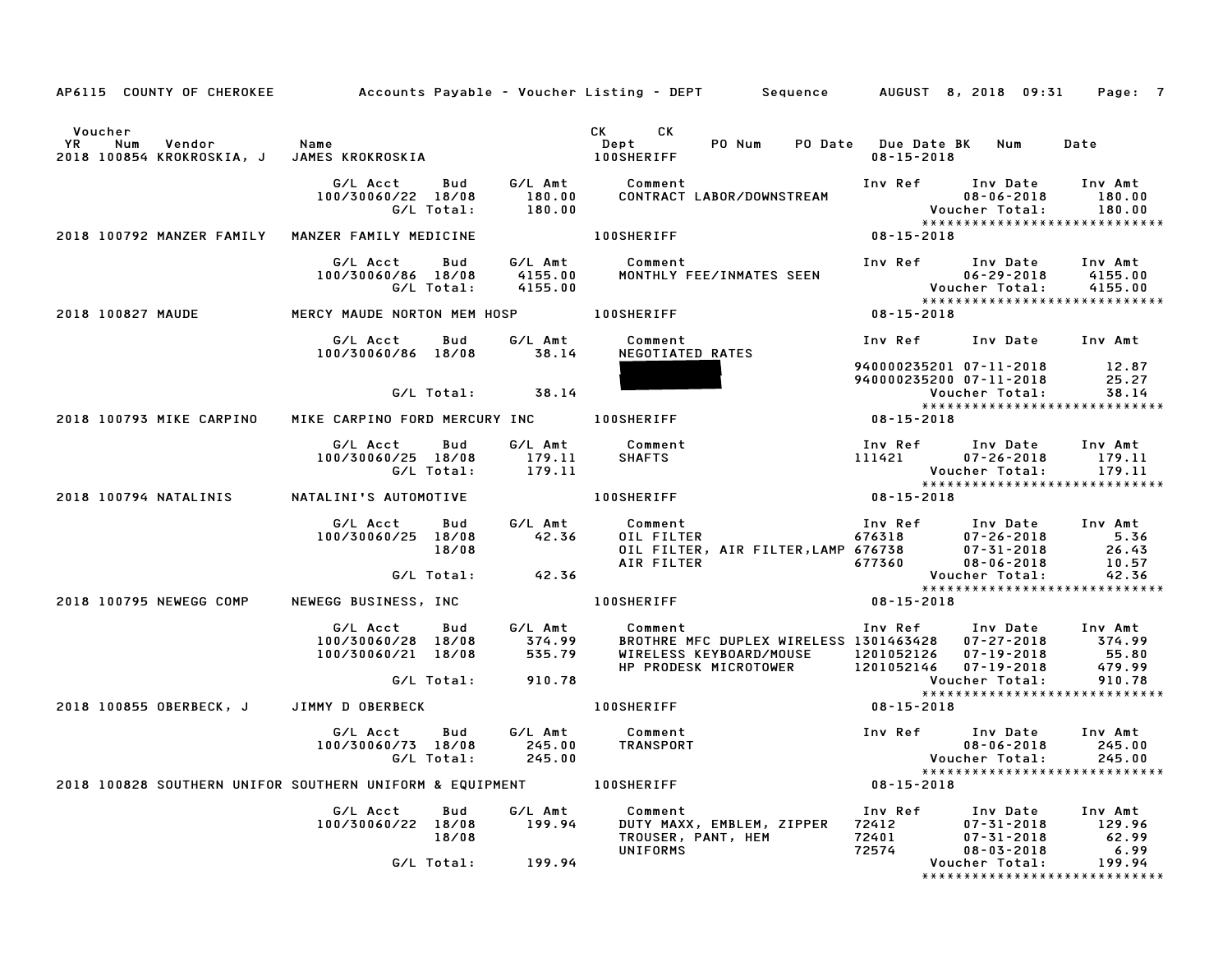| AP6115 COUNTY OF CHEROKEE                                |                                              |                                             | Accounts Payable – Voucher Listing – DEPT         Sequence                                             | AUGUST 8, 2018 09:31                    |                                                                    | Page: 8                                                        |
|----------------------------------------------------------|----------------------------------------------|---------------------------------------------|--------------------------------------------------------------------------------------------------------|-----------------------------------------|--------------------------------------------------------------------|----------------------------------------------------------------|
| Voucher<br><b>YR</b><br>Num<br>Vendor<br>2018 100796 TBS | Name<br>TBS ELECTRONICS, INC                 |                                             | Dept<br>PO Num<br><b>100SHERIFF</b>                                                                    | PO Date Due Date BK<br>$08 - 15 - 2018$ | CK<br>Num                                                          | CK<br>Date                                                     |
|                                                          | G/L Acct<br>100/30060/22 18/08<br>G/L Total: | G/L Amt<br>Bud<br>93.00<br>93.00            | Comment<br>LABOR/RADIO SERVICE                                                                         | Inv Ref<br>187108                       | Inv Date<br>$07 - 19 - 2018$<br>Voucher Total:                     | Inv Amt<br>93.00<br>93.00<br>*****************************     |
| 2018 100797 TRUE VALUE COL TRUE VALUE COLUMBUS           |                                              |                                             | <b>100SHERIFF</b>                                                                                      | $08 - 15 - 2018$                        |                                                                    |                                                                |
|                                                          | G/L Acct<br>100/30060/80 18/08<br>G/L Total: | Bud<br>G/L Amt<br>149.19<br>18/08<br>149.19 | Comment<br>COUPLING, PAINT<br><b>PAINT, BRUSHES</b>                                                    | Inv Ref<br>A351977<br>B7498             | Inv Date<br>$07 - 26 - 2018$<br>$08 - 03 - 2018$<br>Voucher Total: | Inv Amt<br>130.93<br>18.26<br>149.19                           |
| 2018 100798 TURNKEY                                      | TURNKEY CORRECTIONS                          |                                             | <b>100SHERIFF</b>                                                                                      | $08 - 15 - 2018$                        |                                                                    | ******************************                                 |
|                                                          | G/L Acct<br>100/30060/37 18/08<br>G/L Total: | G/L Amt<br>Bud<br>1841.87<br>1841.87        | Comment<br><b>CANTEEN SALES</b>                                                                        | Inv Ref<br>114620180715 07-15-2018      | Inv Date<br>Voucher Total:                                         | Inv Amt<br>1841.87<br>1841.87<br>***************************** |
| 2018 100799 WAGNER, K                                    | <b>KRISTIN WAGNER</b>                        |                                             | <b>100SHERIFF</b>                                                                                      | 08-15-2018                              |                                                                    |                                                                |
|                                                          | G/L Acct<br>100/30060/86 18/08<br>G/L Total: | G/L Amt<br>Bud<br>25.06<br>25.06            | Comment<br>REIMB/SHAKES FOR INMATE                                                                     | Inv Ref                                 | Inv Date<br>$07 - 23 - 2018$<br>Voucher Total:                     | Inv Amt<br>25.06<br>25.06<br>*****************************     |
|                                                          |                                              |                                             |                                                                                                        | <b>DEPT</b>                             | Total:                                                             | 26084.54                                                       |
| 2018 100848 SEK RECYCLING                                | SOUTHEAST KANSAS RECYCLING, INC              |                                             | 100SOLID                                                                                               | $08 - 15 - 2018$                        |                                                                    |                                                                |
|                                                          | G/L Acct<br>100/30500/02 18/08               | G/L Amt<br>Bud<br>1000.00                   | Comment<br><b>COLLECTION FEE</b><br><b>JULY 2018</b>                                                   | Inv Ref<br>9180                         | Inv Date<br>$08 - 01 - 2018$                                       | Inv Amt<br>1000.00                                             |
|                                                          | G/L Total:                                   | 1000.00                                     |                                                                                                        |                                         | Voucher Total:                                                     | 1000.00<br>*****************************                       |
|                                                          |                                              |                                             |                                                                                                        | <b>DEPT</b>                             | Total:                                                             | 1000.00                                                        |
| 2018 100800 KCTA                                         | <b>KCTA TREASURER</b>                        |                                             | <b>100TREAS</b>                                                                                        | $08 - 15 - 2018$                        |                                                                    |                                                                |
|                                                          | G/L Acct<br>100/30030/88 18/08               | G/L Amt<br>Bud<br>650.00                    | Comment<br>REGISTRATION FEES/HAYS<br>SEPTEMBER CONFERENCE<br>CHEORKEE COUNTY TREASURER<br>RAVEN ELMORE | Inv Ref                                 | Inv Date<br>$07 - 31 - 2018$<br>$07 - 31 - 2018$                   | Inv Amt<br>350.00<br>300.00                                    |
|                                                          | G/L Total:                                   | 650.00                                      |                                                                                                        |                                         | Voucher Total:                                                     | 650.00<br>*****************************                        |
|                                                          |                                              |                                             |                                                                                                        | <b>DEPT</b>                             | Total:                                                             | 650.00                                                         |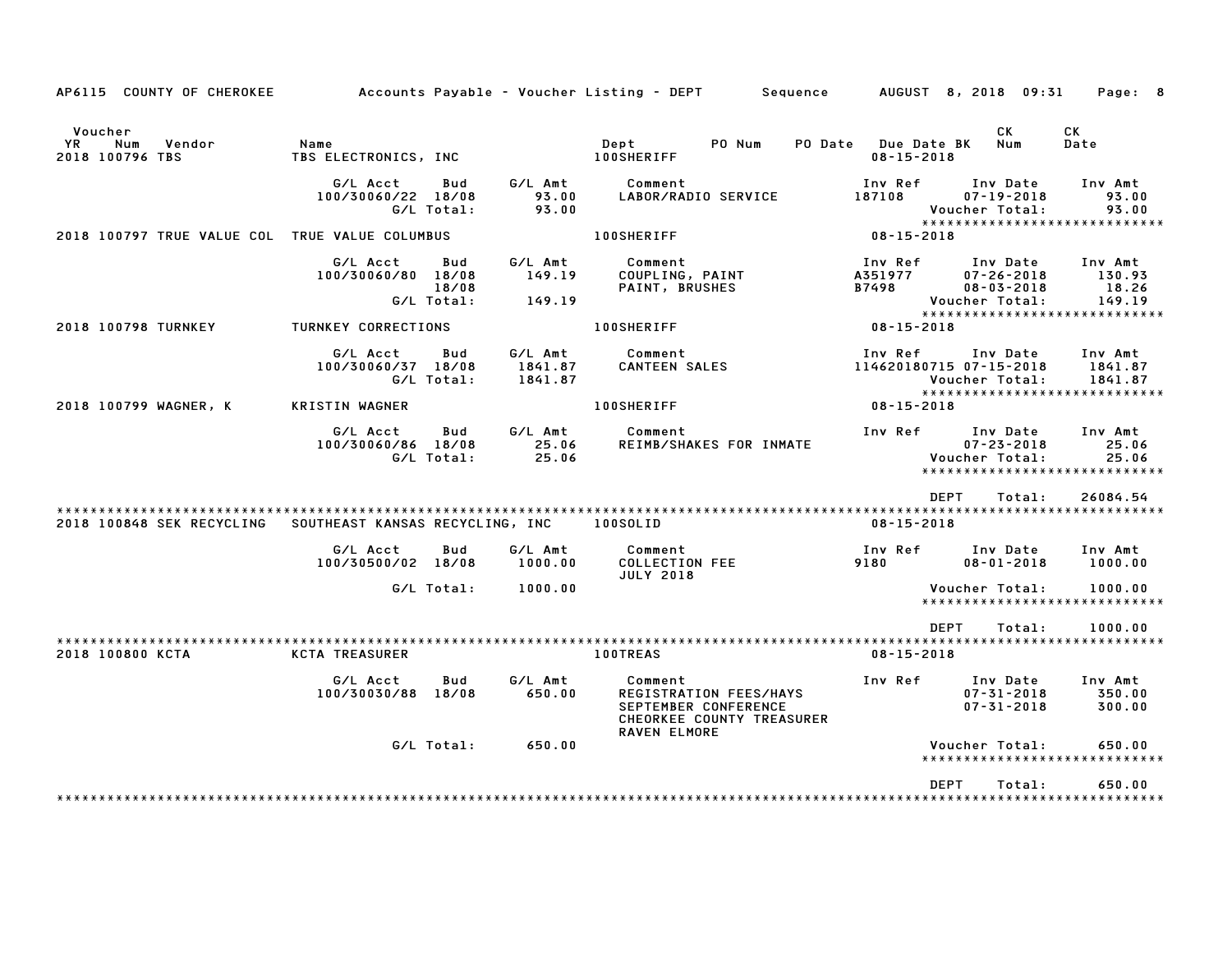| AP6115 COUNTY OF CHEROKEE                               | Accounts Payable – Voucher Listing – DEPT        Sequence                                                                                         |                                                                   |                                               |                        |                                                                                                                                                                      | AUGUST 8, 2018 09:31                                                                                                                                                                                                                                                                                                                                                 | Page: 9                                                                                                                                                       |
|---------------------------------------------------------|---------------------------------------------------------------------------------------------------------------------------------------------------|-------------------------------------------------------------------|-----------------------------------------------|------------------------|----------------------------------------------------------------------------------------------------------------------------------------------------------------------|----------------------------------------------------------------------------------------------------------------------------------------------------------------------------------------------------------------------------------------------------------------------------------------------------------------------------------------------------------------------|---------------------------------------------------------------------------------------------------------------------------------------------------------------|
| Voucher<br>Vendor<br>YR<br>Num<br>2018 100857 CORPORATE | Name<br>SUMNERONE                                                                                                                                 |                                                                   | Dept<br>103                                   | PO Num                 | PO Date Due Date BK<br>$08 - 15 - 2018$                                                                                                                              | CK<br>Num                                                                                                                                                                                                                                                                                                                                                            | CK<br>Date                                                                                                                                                    |
|                                                         | G/L Acct<br>Bud<br>103/30103/83 18/08<br>G/L Total:                                                                                               | G/L Amt<br>39.38<br>39.38                                         | Comment<br>CONTRACT CHARGES                   |                        | Inv Ref<br>1866405                                                                                                                                                   | Inv Date<br>$08 - 02 - 2018$<br>Voucher Total:<br>*****************************                                                                                                                                                                                                                                                                                      | Inv Amt<br>39.38<br>39.38                                                                                                                                     |
| 2018 100858 UNDERGROUND                                 | UNDERGROUND VAULTS & STORAGE INC                                                                                                                  |                                                                   | 103                                           |                        | 08-15-2018                                                                                                                                                           |                                                                                                                                                                                                                                                                                                                                                                      |                                                                                                                                                               |
|                                                         | G/L Acct<br>Bud<br>103/30103/89                                                                                                                   | G/L Amt<br>371.00<br>G/L Total: 371.00                            | Comment                                       | LEASE RENTAL/MFILM BOX | Inv Ref<br>431316                                                                                                                                                    | Inv Date<br>$08 - 01 - 2018$<br>Voucher Total:<br>*****************************                                                                                                                                                                                                                                                                                      | Inv Amt<br>371.00<br>371.00                                                                                                                                   |
|                                                         |                                                                                                                                                   |                                                                   |                                               |                        |                                                                                                                                                                      | DEPT<br>Total:                                                                                                                                                                                                                                                                                                                                                       | 410.38                                                                                                                                                        |
| 2018 100843 B-3                                         | <b>B-3 CONSTRUCTION INC</b>                                                                                                                       |                                                                   | <b>110HWY</b>                                 |                        | $08 - 15 - 2018$                                                                                                                                                     |                                                                                                                                                                                                                                                                                                                                                                      |                                                                                                                                                               |
| 2018 100758 BLEVINS                                     | G/L Acct<br>110/30110/79 18/08<br>G/L Total:<br>BLEVINS ASPHALT CONSTRUCTION CO INC 110HWY<br>G/L Acct<br>Bud<br>110/30110/79 18/08<br>G/L Total: | G/L Amt<br>Bud<br>231.00<br>231.00<br>G/L Amt<br>304.15<br>304.15 | Comment<br><b>DEMO</b><br>Comment<br>COLD MIX |                        | Inv Ref<br>136335<br>136330<br>136329<br>136341<br>136346<br>136343<br>136349<br>136348<br>136351<br>136354<br>136353<br>$08 - 15 - 2018$<br>Inv Ref<br>2517<br>2539 | Inv Date<br>$07 - 19 - 2018$<br>$07 - 19 - 2018$<br>$07 - 19 - 2018$<br>$07 - 19 - 2018$<br>$07 - 19 - 2018$<br>$07 - 19 - 2018$<br>$07 - 19 - 2018$<br>$07 - 19 - 2018$<br>$07 - 19 - 2018$<br>$07 - 19 - 2018$<br>$07 - 19 - 2018$<br>Voucher Total:<br>*****************************<br>Inv Date<br>$07 - 23 - 2018$<br>$07 - 25 - 2018$<br><b>Voucher Total:</b> | Inv Amt<br>28.40<br>22.40<br>20.20<br>20.00<br>20.00<br>20.00<br>20.00<br>20.00<br>20.00<br>20.00<br>20.00<br>231.00<br>Inv Amt<br>129.36<br>174.79<br>304.15 |
| 2018 100743 CITY OF COLUMB CITY OF COLUMBUS             |                                                                                                                                                   |                                                                   | 110HWY                                        |                        | $08 - 15 - 2018$                                                                                                                                                     | *****************************                                                                                                                                                                                                                                                                                                                                        |                                                                                                                                                               |
|                                                         | Bud<br>G/L Acct<br>110/30110/72 18/08<br>G/L Total:                                                                                               | G/L Amt<br>110.00<br>110.00                                       | Comment<br>GARBAGE                            |                        | Inv Ref                                                                                                                                                              | Inv Date<br>$08 - 88010 - 00$ $07 - 28 - 2018$<br>Voucher Total:<br>*****************************                                                                                                                                                                                                                                                                    | Inv Amt<br>110.00<br>110.00                                                                                                                                   |
| 2018 100757 CLEAN                                       | CLEAN THE UNIFORM CO JOPLIN 110HWY                                                                                                                |                                                                   |                                               |                        | $08 - 15 - 2018$                                                                                                                                                     |                                                                                                                                                                                                                                                                                                                                                                      |                                                                                                                                                               |
|                                                         | G/L Acct<br>Bud<br>110/30110/79 18/08<br>G/L Total:                                                                                               | G/L Amt<br>85.24<br>85.24                                         | Comment<br>AIR FRESH, MAT, SOAP               |                        | Inv Ref<br>20011890                                                                                                                                                  | Inv Date<br>$07 - 30 - 2018$<br>Voucher Total:<br>*******************************                                                                                                                                                                                                                                                                                    | Inv Amt<br>85.24<br>85.24                                                                                                                                     |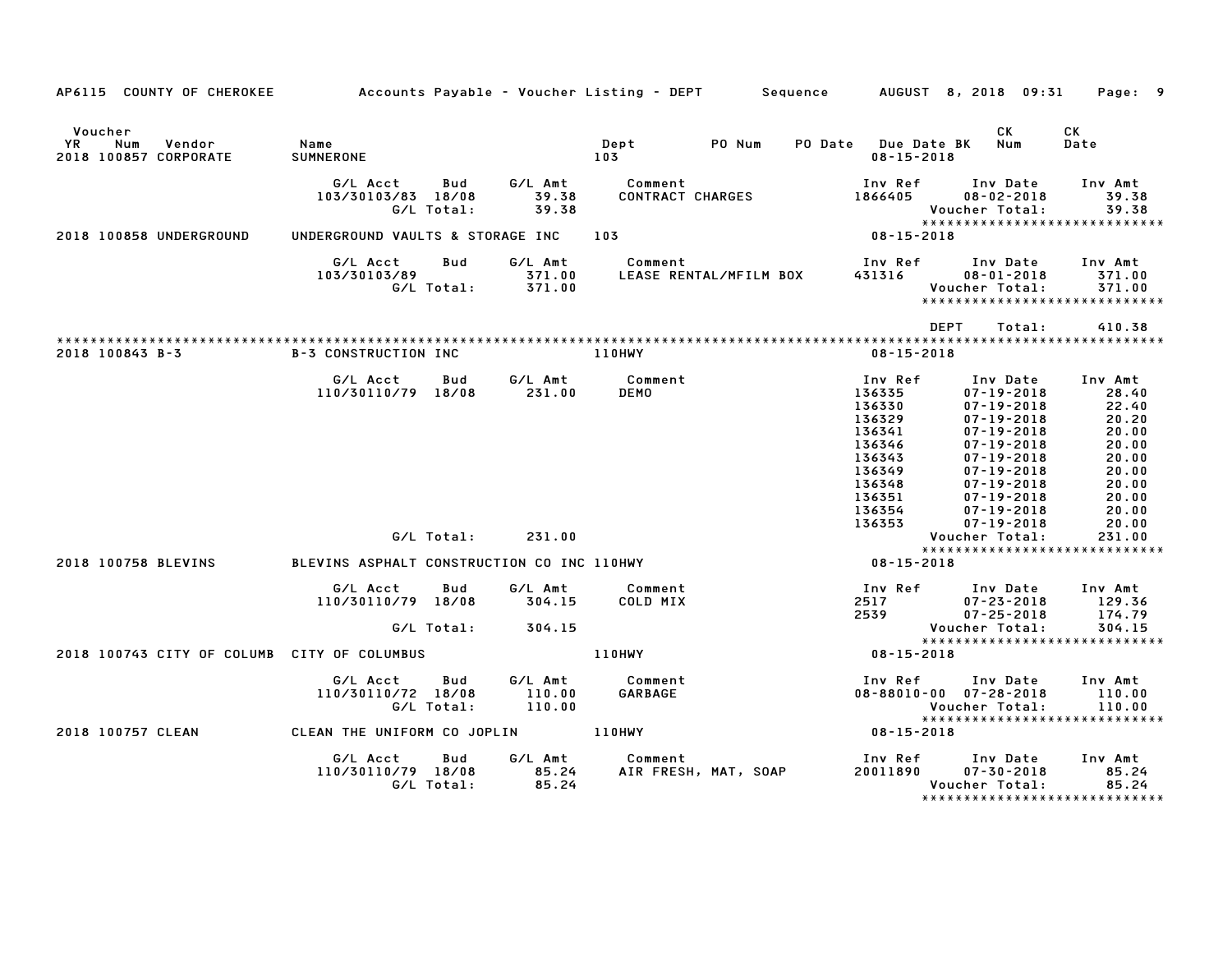|                                                            |                                                                      |           | AP6115 COUNTY OF CHEROKEE Accounts Payable - Voucher Listing - DEPT Sequence AUGUST 8, 2018 09:31                              |                                                                                                                    |                                                                                   | Page: 10                                              |
|------------------------------------------------------------|----------------------------------------------------------------------|-----------|--------------------------------------------------------------------------------------------------------------------------------|--------------------------------------------------------------------------------------------------------------------|-----------------------------------------------------------------------------------|-------------------------------------------------------|
| Voucher<br>Vendor<br>YR<br>Num<br>2018 100745 COLUMBUS TEL | Name<br>COLUMBUS TELEPHONE COMPANY 110HWY                            |           | PO Num<br>Dept                                                                                                                 | PO Date Due Date BK Num<br>08-15-2018                                                                              | CK                                                                                | CK<br>Date                                            |
|                                                            | G/L Acct<br>Bud<br>110/30110/72 18/08 211.55<br>G/L Total: 211.55    |           |                                                                                                                                | Inv Ref Inv Date Inv Amt<br>2586 08-01-2018 211.55<br>Voucher Total: 211.55<br>*******************************     |                                                                                   |                                                       |
| 2018 100765 ETTINGERS                                      | ETTINGER'S OFFICE SUPPLY <b>The CONTROL CONTROL</b>                  |           |                                                                                                                                | $08 - 15 - 2018$                                                                                                   |                                                                                   |                                                       |
|                                                            | G/L Acct Bud<br>110/30110/79 18/08                                   | 377.00    | G/L Amt Comment<br><b>COMMENT<br/>FILE CABINET<br/>NOTE BOOK<br/>OFFICE SUPPLY</b><br>COMMETTS<br>FILE CABINET<br>COMMETT DOOK | 1nv Ref 1nv Date 1nv Amt<br>507231-0 07-25-2018 295.79<br>507476-0 08-01-2018 15.48<br>507517-0 08-02-2018 65.73   |                                                                                   |                                                       |
|                                                            | G/L Total: 377.00                                                    |           |                                                                                                                                | Voucher Total: 377.00<br>****************************                                                              |                                                                                   | 377.00                                                |
| 2018 100734 FABICK JOHN FABICK TRACTOR CO                  |                                                                      |           | 110HWY                                                                                                                         | $08 - 15 - 2018$                                                                                                   |                                                                                   |                                                       |
|                                                            | G/L Total:                                                           | 192412.82 | G/L Acct         Bud           G/L Amt               Comment<br>110/30110/79    18/08      192412.82         REBUILD  12  H    | Inv Ref Inv Date<br>Voucher Total: 192412.82<br>****************************                                       | SIJ00089752 07-29-2018 192412.82                                                  | Inv Amt                                               |
| 2018 100866 FABICK <b>STARF STARF STARF</b> CO             |                                                                      |           | 110HWY                                                                                                                         | $08 - 15 - 2018$                                                                                                   |                                                                                   |                                                       |
|                                                            |                                                                      |           | G/L Acct Bud G/L Amt Comment<br>110/30110/79 18/08 226.18 SEAL O RING<br>226.18 HOUSING                                        | Inv Ref Inv Date Inv Amt<br>PIJ00345742 08-07-2018 21.99<br>PIJ00345743 08-07-2018 204.19<br>Voucher Total: 226.18 |                                                                                   |                                                       |
|                                                            | G/L Total: 226.18                                                    |           |                                                                                                                                |                                                                                                                    | *****************************                                                     |                                                       |
| 2018 100831 FARMERS                                        | FARMERS COOPERATIVE ASSOCIATION 110HWY                               |           |                                                                                                                                | $08 - 15 - 2018$                                                                                                   |                                                                                   |                                                       |
|                                                            |                                                                      |           | SPRINGS<br><b>BOLTS</b>                                                                                                        | 1nv Ref 1nv Date 1nv Amt<br>232641 07–25–2018 1.77<br>233206 08–02–2018 1.00<br>233472 08–07–2018 48.63            |                                                                                   |                                                       |
|                                                            | G/L Total: 51.40                                                     |           |                                                                                                                                | Voucher Total: 51.40<br>****************************                                                               |                                                                                   |                                                       |
| 2018 100833 FLEETPRIDE FLEETPRIDE                          |                                                                      |           | <b>110HWY</b>                                                                                                                  | $08 - 15 - 2018$                                                                                                   |                                                                                   |                                                       |
|                                                            | G/L Acct Bud G/L Amt Comment<br>110/30110/79 18/08 299.07 FILTER, FI |           | Comment<br>FILTER, FUEL ELEMENT<br>FILTER<br><b>FILTERS</b>                                                                    | 1nv Ref 1nv Date 1nv Amt<br>8365916 08–02–2018 74.56<br>9433290 08–06–2018 24.28<br>8382472 08–02–2018 200.23      |                                                                                   |                                                       |
|                                                            | G/L Total: 299.07                                                    |           |                                                                                                                                |                                                                                                                    | Voucher Total:                                                                    | 299.07                                                |
| 2018 100844 FROST OIL FROST OIL COMPANY                    |                                                                      |           | 110HWY                                                                                                                         | 08-15-2018                                                                                                         | ******************************                                                    |                                                       |
|                                                            | G/L Acct Bud<br>110/30110/32 18/08 109.35<br>G/L Total: 109.35       |           | G/L Amt Comment<br>OIL <b>DEL</b>                                                                                              |                                                                                                                    | Inv Ref Inv Date Inv Amt<br>0151119-IN 07-31-2018 109.35<br>Voucher Total: 109.35 | Voucher Total: 109.35<br>**************************** |
| 2018 100867 GALENA TRANSFER GALENA TRANSFER STATION 110HWY |                                                                      |           |                                                                                                                                | $08 - 15 - 2018$                                                                                                   |                                                                                   |                                                       |
|                                                            | G/L Acct  Bud  G/L Amt<br>110/30110/79  18/08  1133.14               |           | Comment<br><b>ROAD</b><br>4545-000003707                                                                                       |                                                                                                                    |                                                                                   |                                                       |
|                                                            | G/L Total: 1133.14                                                   |           |                                                                                                                                |                                                                                                                    | Voucher Total:<br>*****************************                                   | 1133.14                                               |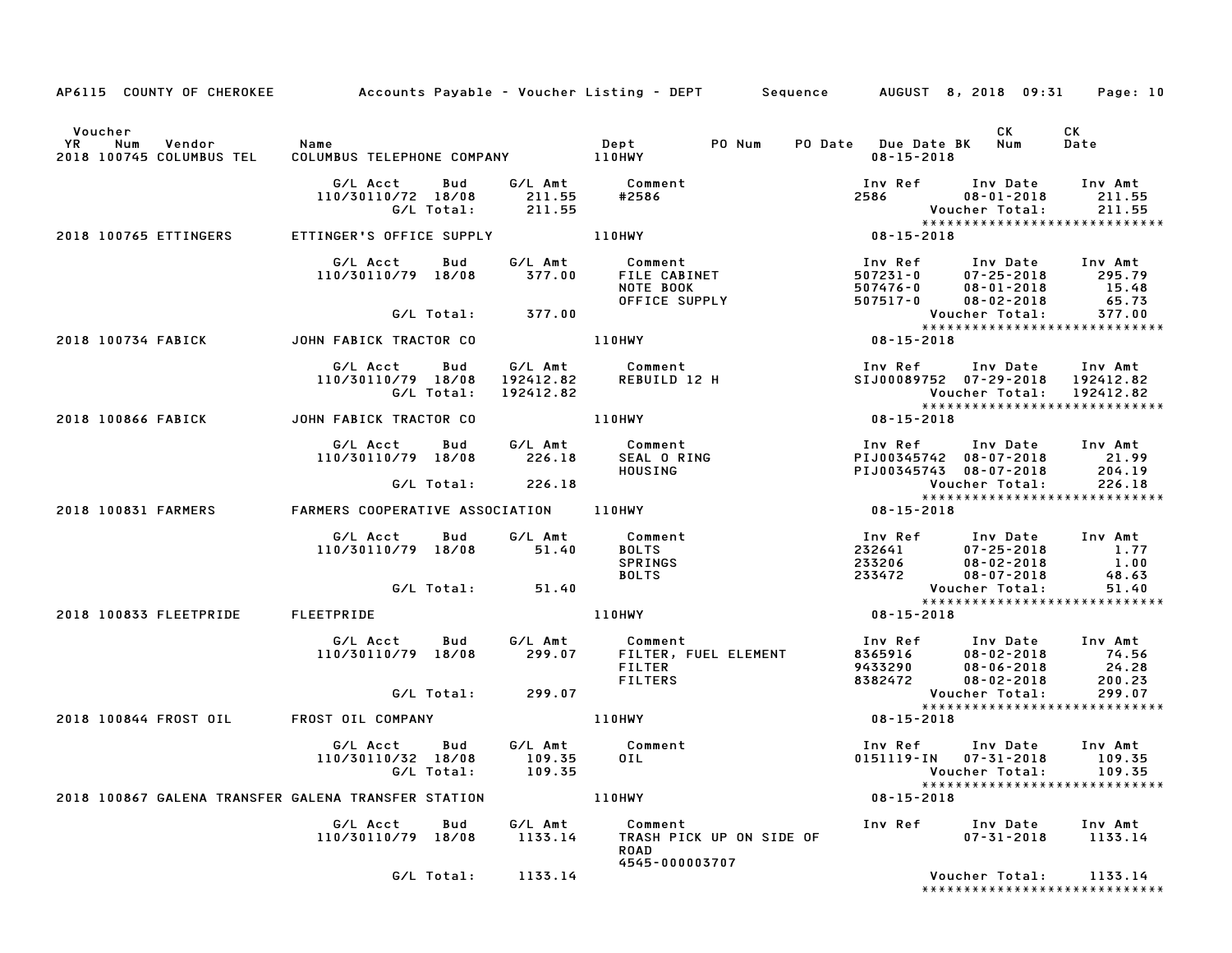| AP6115 COUNTY OF CHEROKEE Accounts Payable - Voucher Listing - DEPT Sequence AUGUST 8, 2018 09:31 |                                                                                                                                               |                                      |                                                                  |                                                                           |                                                                                                                                                                                     | Page: 11                                 |
|---------------------------------------------------------------------------------------------------|-----------------------------------------------------------------------------------------------------------------------------------------------|--------------------------------------|------------------------------------------------------------------|---------------------------------------------------------------------------|-------------------------------------------------------------------------------------------------------------------------------------------------------------------------------------|------------------------------------------|
| Voucher                                                                                           |                                                                                                                                               |                                      | PO Num                                                           |                                                                           | CK<br>PO Date Due Date BK Num<br>08-15-2018                                                                                                                                         | <b>CK</b><br>Date                        |
|                                                                                                   | G/L Acct Bud<br>110/30110/79 18/08                                                                                                            |                                      | G/L Amt          Comment<br>124.36        SENSOR<br><b>PARTS</b> |                                                                           | Inv Ref       Inv Date     Inv Amt<br>10076593       07–25–2018          63.16                                                                                                      |                                          |
| 2018 100746 JENKINS DIESEL JENKINS DIESEL POWER INC <b>110HWY</b>                                 |                                                                                                                                               | G/L Total: 124.36                    |                                                                  |                                                                           | 10079901 07-30-2018 61.20<br>Voucher Total: 124.36<br>*********************************                                                                                             |                                          |
|                                                                                                   |                                                                                                                                               |                                      |                                                                  |                                                                           |                                                                                                                                                                                     |                                          |
|                                                                                                   | G/L Acct Bud<br>110/30110/79 18/08                                                                                                            | 215.46                               | G/L Amt Comment<br>SHROUD<br>MOTOR ANS WHEEL                     |                                                                           | 1nv Ref        Inv Date      Inv Amt<br>368779           07–24–2018            59.94<br>369162           08–03–2018         155.52                                                  |                                          |
|                                                                                                   |                                                                                                                                               | G/L Total: 215.46                    |                                                                  |                                                                           |                                                                                                                                                                                     | 215.46                                   |
|                                                                                                   |                                                                                                                                               |                                      |                                                                  |                                                                           | ******************************                                                                                                                                                      |                                          |
| 2018 100738 JIM WOODS JIM WOODS MARKETING INC TILOHWY                                             |                                                                                                                                               |                                      |                                                                  | $08 - 15 - 2018$                                                          |                                                                                                                                                                                     |                                          |
|                                                                                                   | G/L Acct Bud G/L Amt Comment<br>110/30110/30 18/08 3784.34 GASOLINE<br>110/30110/30 18/08<br>110/30110/31 18/08 16461.14 DIESEL<br>G/L Total: | 20245.48                             |                                                                  |                                                                           | 1nv Ref       Inv Date     Inv Amt<br>241582          07–31–2018      3784.34<br>241583          07–30–2018     16461.14<br>Voucher Total: 20245.48<br>**************************** |                                          |
|                                                                                                   |                                                                                                                                               |                                      |                                                                  |                                                                           |                                                                                                                                                                                     |                                          |
| 2018 100739 JOPLIN FREIGHT JOPLIN FREIGHTLINER SALES INC _______________________                  |                                                                                                                                               |                                      |                                                                  | $08 - 15 - 2018$                                                          |                                                                                                                                                                                     |                                          |
|                                                                                                   | G/L Acct Bud<br>110/30110/79 18/08<br>18/08                                                                                                   | 539.59                               | G/L Amt Comment<br><b>PART</b><br>LATCH<br><b>SHROUD</b>         |                                                                           | Inv Ref Inv Date Inv Amt<br>111V Net<br>5390806 07-25-2018 387.41<br>53959006 07-31-2018 62.62<br>53979906 08-03-2018 89.56<br>Voucher Total: 539.59                                |                                          |
|                                                                                                   |                                                                                                                                               | G/L Total: 539.59                    |                                                                  |                                                                           | Voucher Total: 539.59<br>******************************                                                                                                                             |                                          |
|                                                                                                   |                                                                                                                                               |                                      |                                                                  |                                                                           |                                                                                                                                                                                     |                                          |
| 2018 100835 KIRKLAND                                                                              | <b>KIRKLAND</b>                                                                                                                               |                                      | 110HWY                                                           |                                                                           | 08-15-2018                                                                                                                                                                          |                                          |
|                                                                                                   |                                                                                                                                               |                                      | G/L Amt Comment<br>06/2018 THRU 06/2019                          |                                                                           | Inv Ref Inv Date Inv Amt<br>562772 06-30-2018 56.00                                                                                                                                 |                                          |
|                                                                                                   |                                                                                                                                               | G/L Total: 56.00                     |                                                                  |                                                                           | Voucher Total:                                                                                                                                                                      | 56.00                                    |
|                                                                                                   |                                                                                                                                               |                                      |                                                                  |                                                                           |                                                                                                                                                                                     | *****************************            |
| 2018 100752 KS GAS KANSAS GAS SERVICE                                                             |                                                                                                                                               | 110HWY                               |                                                                  |                                                                           | $08 - 15 - 2018$                                                                                                                                                                    |                                          |
|                                                                                                   | G/L Acct Bud G/L Amt Comment<br>110/30110/72 18/08 108.77                                                                                     |                                      |                                                                  | WY<br>Comment<br>GAS SERVICE<br>51073820215527000<br>2119141118<br>2215-2 | Inv Ref Inv Date Inv Amt                                                                                                                                                            | $07 - 24 - 2018$ 43.11                   |
|                                                                                                   |                                                                                                                                               |                                      |                                                                  |                                                                           |                                                                                                                                                                                     | 07-24-2018 65.66<br>oucher Total: 108.77 |
|                                                                                                   |                                                                                                                                               | G/L Total: 108.77                    |                                                                  |                                                                           | Voucher Total:                                                                                                                                                                      | ******************************           |
| 2018 100865 LAMBERT                                                                               | LAMBERT TRACTOR & MACHINERY SALES 110HWY                                                                                                      |                                      |                                                                  |                                                                           | $08 - 15 - 2018$                                                                                                                                                                    |                                          |
|                                                                                                   | G/L Acct<br>110/30110/79 18/08<br>G/L Total:                                                                                                  | G/L Amt<br>Bud<br>$69.19$<br>$69.19$ | Comment<br>AIR FILTER                                            |                                                                           | Voucher Total:                                                                                                                                                                      | 69.19                                    |

\*\*\*\*\*\*\*\*\*\*\*\*\*\*\*\*\*\*\*\*\*\*\*\*\*\*\*\*\*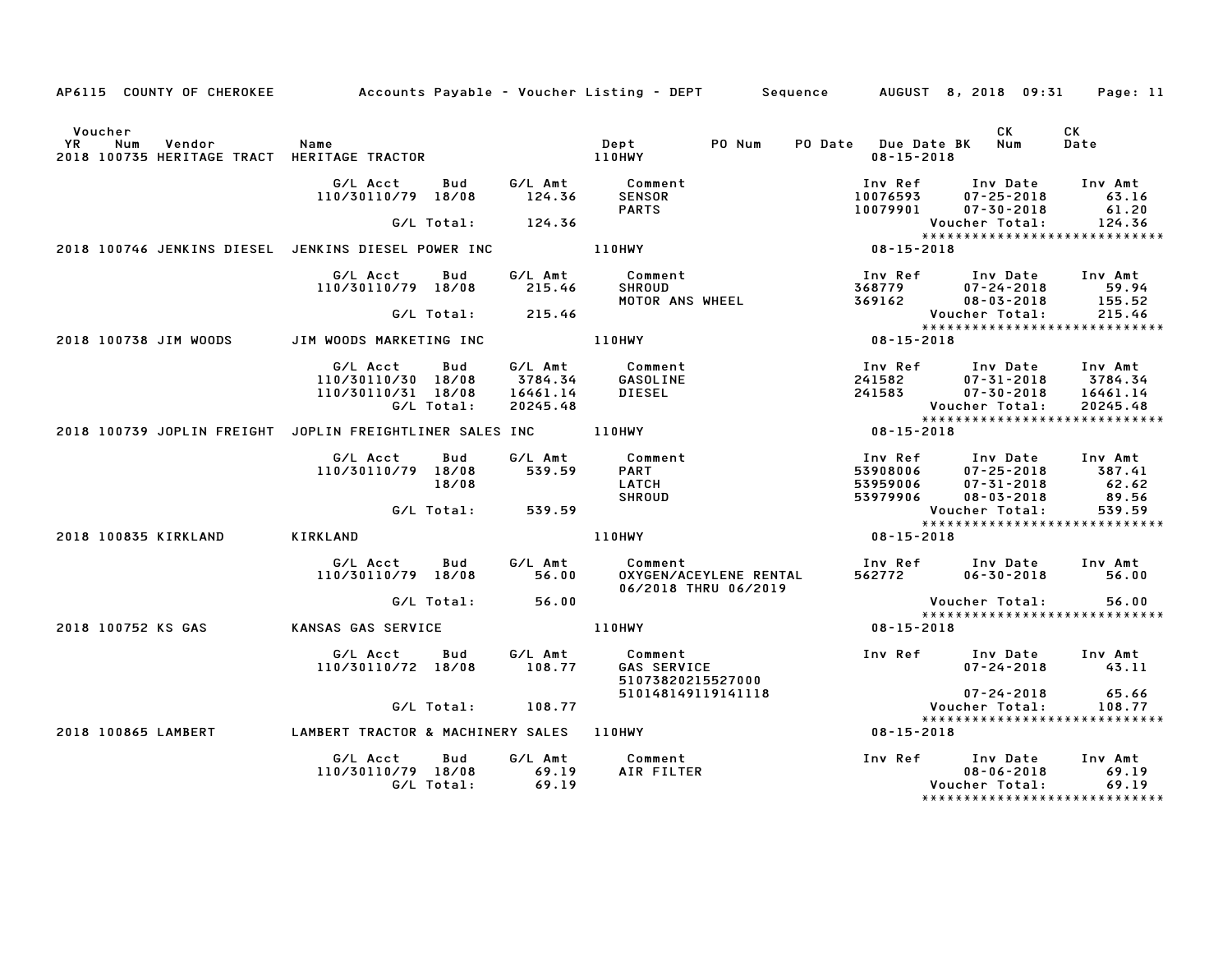| AP6115 COUNTY OF CHEROKEE                                              | Accounts Payable – Voucher Listing – DEPT         Sequence |                                      |                                                                                                                                                                           |        |                                                                                                                                 | AUGUST 8, 2018 09:31                                                                                                                                                                                                                               | Page: 12                                                                                                          |
|------------------------------------------------------------------------|------------------------------------------------------------|--------------------------------------|---------------------------------------------------------------------------------------------------------------------------------------------------------------------------|--------|---------------------------------------------------------------------------------------------------------------------------------|----------------------------------------------------------------------------------------------------------------------------------------------------------------------------------------------------------------------------------------------------|-------------------------------------------------------------------------------------------------------------------|
| Voucher<br>YR<br>Num<br>Vendor<br>2018 100737 LOCKE                    | Name<br>LOCKE SUPPLY                                       |                                      | Dept<br>110HWY                                                                                                                                                            | PO Num | PO Date Due Date BK<br>$08 - 15 - 2018$                                                                                         | CK<br>Num                                                                                                                                                                                                                                          | СK<br>Date                                                                                                        |
|                                                                        | G/L Acct<br>110/30110/79 18/08<br>G/L Total:               | Bud<br>G/L Amt<br>63.46<br>63.46     | Comment<br>PLEATED FILTER                                                                                                                                                 |        | Inv Ref<br>34963608-00 07-30-2018                                                                                               | Inv Date<br>Voucher Total:                                                                                                                                                                                                                         | Inv Amt<br>63.46<br>63.46<br>*****************************                                                        |
| 2018 100847 MERCY MAUDE6092 MERCY MAUDE NORTON HOSPITAL COLUMBU 110HWY |                                                            |                                      |                                                                                                                                                                           |        | 08-15-2018                                                                                                                      |                                                                                                                                                                                                                                                    |                                                                                                                   |
|                                                                        | G/L Acct<br>110/30110/79 18/08<br>G/L Total:               | Bud<br>G/L Amt<br>25.00<br>25.00     | Comment<br>NEW HIRE                                                                                                                                                       |        | Inv Ref<br>94000022029 08-01-2018                                                                                               | Inv Date<br>Voucher Total:                                                                                                                                                                                                                         | Inv Amt<br>25.00<br>25.00<br>*****************************                                                        |
| 2018 100769 MFA OIL                                                    | MFA OIL – NEOSHO 1055                                      |                                      | 110HWY                                                                                                                                                                    |        | 08-15-2018                                                                                                                      |                                                                                                                                                                                                                                                    |                                                                                                                   |
|                                                                        | G/L Acct<br>110/30110/31 18/08                             | G/L Amt<br>Bud<br>8028.18            | Comment<br>DIESEL                                                                                                                                                         |        | Inv Ref<br>603229<br>603228<br>603213<br>603208<br>603207<br>603040<br>616355<br>616354<br>616339<br>616434                     | Inv Date<br>$07 - 25 - 2018$<br>$07 - 25 - 2018$<br>$07 - 25 - 2018$<br>$07 - 25 - 2018$<br>$07 - 25 - 2018$<br>$07 - 25 - 2018$<br>$08 - 06 - 2018$<br>$08 - 06 - 2018$<br>$08 - 06 - 2018$<br>$08 - 06 - 2018$                                   | Inv Amt<br>793.46<br>619.60<br>1251.33<br>400.32<br>617.19<br>782.71<br>1792.45<br>656.17<br>654.04<br>460.91     |
|                                                                        | G/L Total:                                                 | 8028.18                              |                                                                                                                                                                           |        |                                                                                                                                 | Voucher Total:                                                                                                                                                                                                                                     | 8028.18<br>*****************************                                                                          |
| 2018 100832 MHC                                                        | MHC                                                        |                                      | 110HWY                                                                                                                                                                    |        | 08-15-2018                                                                                                                      |                                                                                                                                                                                                                                                    |                                                                                                                   |
|                                                                        | G/L Acct<br>110/30110/79 18/08<br>G/L Total:               | G/L Amt<br>Bud<br>51.06<br>51.06     | Comment<br>SEPARATOR                                                                                                                                                      |        | Inv Ref<br>285600809573 08-02-2018                                                                                              | Inv Date<br>Voucher Total:                                                                                                                                                                                                                         | Inv Amt<br>51.06<br>51.06<br>*****************************                                                        |
| 2018 100741 MIDWEST MINERAL MIDWEST MINERALS                           |                                                            |                                      | 110HWY                                                                                                                                                                    |        | 08-15-2018                                                                                                                      |                                                                                                                                                                                                                                                    |                                                                                                                   |
|                                                                        | G/L Acct<br>110/30110/35 18/08<br>G/L Total:               | G/L Amt<br>Bud<br>2480.64<br>2480.64 | Comment<br><b>ROCK</b>                                                                                                                                                    |        | Inv Ref<br>305781<br>305782<br>306339<br>306338                                                                                 | Inv Date<br>$07 - 28 - 2018$<br>$07 - 28 - 2018$<br>$07 - 31 - 2018$<br>$07 - 31 - 2018$<br>Voucher Total:                                                                                                                                         | Inv Amt<br>415.18<br>1887.37<br>107.38<br>70.71<br>2480.64                                                        |
| 2018 100740 NATALINIS                                                  | NATALINI'S AUTOMOTIVE                                      |                                      | 110HWY                                                                                                                                                                    |        | 08-15-2018                                                                                                                      |                                                                                                                                                                                                                                                    | ******************************                                                                                    |
|                                                                        | G/L Acct<br>110/30110/79 18/08                             | G/L Amt<br>Bud<br>314.55             | Comment<br>HOSE END<br>0 I L<br>CHEMICAL<br>AIR FILTER<br><b>FILTER</b><br>COUPLER, ADAPTER<br>CONN KIT<br>COTT PIN<br>AIR FILTER<br>HOSE<br><b>RADIATOR HOSE</b><br>LAMP |        | Inv Ref<br>676231<br>676252<br>676281<br>676390<br>676463<br>676684<br>676739<br>676774<br>676950<br>676916<br>676973<br>676982 | Inv Date<br>$07 - 25 - 2018$<br>$07 - 25 - 2018$<br>$07 - 25 - 2018$<br>07-26-2018<br>$07 - 27 - 2018$<br>$07 - 30 - 2018$<br>$07 - 31 - 2018$<br>$07 - 31 - 2018$<br>$08 - 01 - 2018$<br>$08 - 01 - 2018$<br>$08 - 01 - 2018$<br>$08 - 01 - 2018$ | Inv Amt<br>22.97<br>11.66<br>30.58<br>16.54<br>15.93<br>22.98<br>2.99<br>3.00<br>16.54<br>10.82<br>20.29<br>18.24 |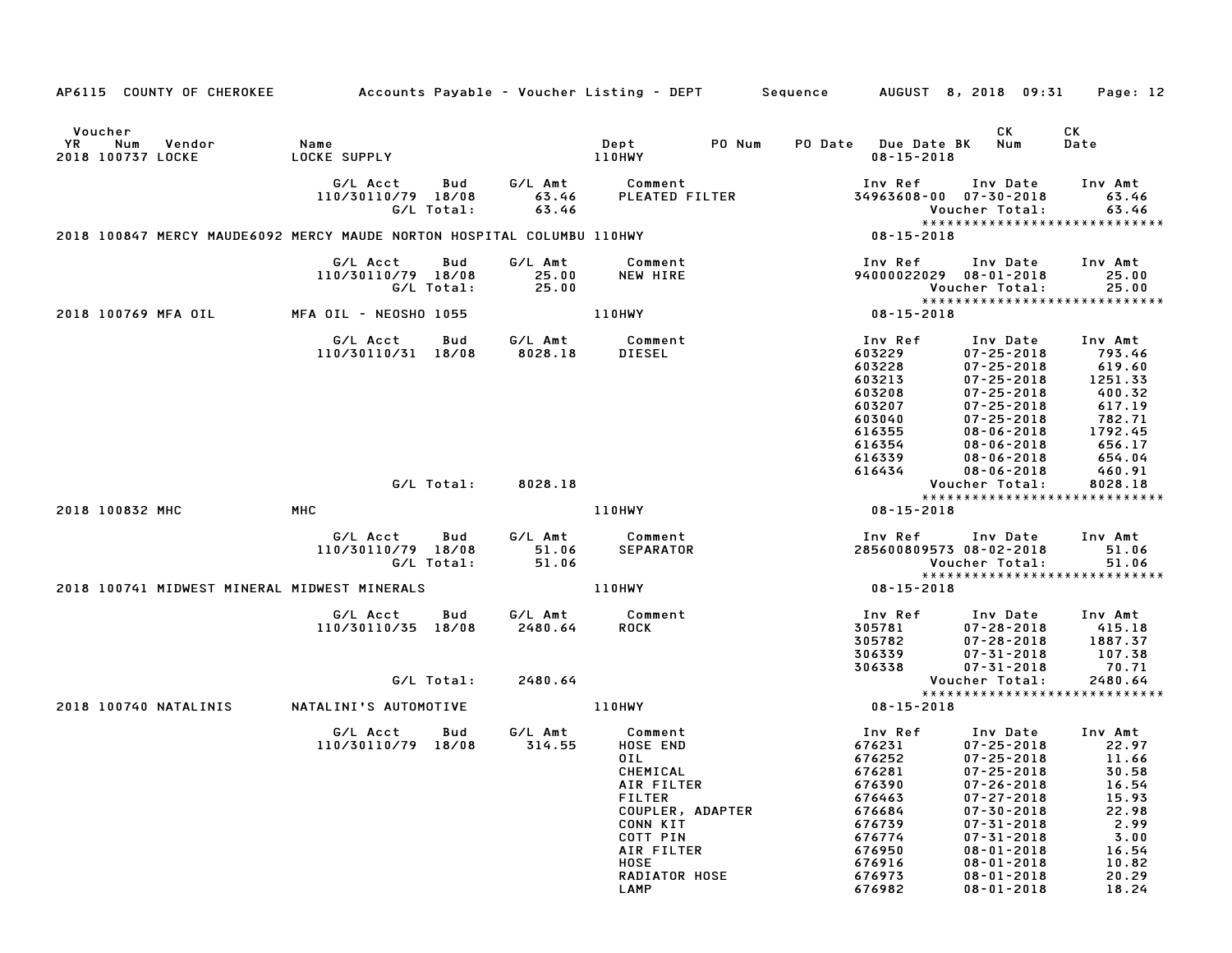| Voucher                   |                                                       |                  |                                      |                                   | CK                                       | CK                    |
|---------------------------|-------------------------------------------------------|------------------|--------------------------------------|-----------------------------------|------------------------------------------|-----------------------|
| YR<br>Num<br>Vendor       | Name                                                  |                  | <b>Dept</b><br>PO Num<br><b>HOSE</b> | PO Date Due Date BK Num<br>677093 | $08 - 02 - 2018$                         | Date                  |
|                           | G/L Total: 314.55                                     |                  |                                      |                                   | Voucher Total:                           | 122.01<br>314.55      |
|                           |                                                       |                  |                                      |                                   | *****************************            |                       |
| 2018 100864 NATALINIS     | NATALINI'S AUTOMOTIVE                                 |                  | <b>110HWY</b>                        | 08-15-2018                        |                                          |                       |
|                           | G/L Acct<br>Bud                                       | G/L Amt          | Comment                              | Inv Ref                           | Inv Date                                 | Inv Amt               |
|                           | 110/30110/79 18/08                                    | 881.47           | SHOP FAN                             | 677130                            | $08 - 03 - 2018$                         | 159.99                |
|                           |                                                       |                  | <b>HOSE</b>                          | 677136                            | $08 - 03 - 2018$                         | 122.01                |
|                           |                                                       |                  | HOSE CLAMP                           | 677208                            | $08 - 03 - 2018$                         | 1.01                  |
|                           |                                                       |                  | <b>PART</b>                          | 677533                            | $08 - 07 - 2018$                         | $\frac{12.30}{76.82}$ |
|                           |                                                       |                  | WORK LIGHT                           | 677557                            | $08 - 07 - 2018$                         | 74.99                 |
|                           |                                                       |                  | OIL, NEW COMPRESSER                  | 677555                            | $08 - 07 - 2018$                         | 424.20                |
|                           |                                                       |                  | HOSE                                 | 677569                            | $08 - 07 - 2018$                         | 83.98                 |
|                           |                                                       |                  | <b>TAPE</b>                          | 677571                            | 08-07-2018                               | 2.99                  |
|                           | G/L Total: 881.47                                     |                  |                                      |                                   | Voucher Total:                           | 881.47                |
| 2018 100834 NATIONAL SIGN | NATIONAL SIGN CO INC                                  | <b>110HWY</b>    |                                      | 08-15-2018                        | *****************************            |                       |
|                           |                                                       |                  |                                      |                                   |                                          |                       |
|                           | G/L Acct Bud                                          | G∕L Amt          | Comment                              |                                   | Inv Ref Inv Date Inv Amt                 |                       |
|                           | 110/30110/37 18/08                                    | 328.99<br>328.99 | CAUTION CHILDREN SIGN                |                                   | IN-187291 07-31-2018                     | 328.99                |
|                           | G/L Total:                                            |                  |                                      |                                   | Voucher Total:                           | 328.99                |
| 2018 100845 NEPTUNE       | NEPTUNE RADIATOR & AUTO REPAIR 110HWY                 |                  |                                      | 08-15-2018                        | *****************************            |                       |
|                           |                                                       |                  |                                      |                                   |                                          |                       |
|                           | G/L Acct<br>Bud                                       | G/L Amt          | Comment                              | Inv Ref                           | Inv Date                                 | Inv Amt               |
|                           | 110/30110/79 18/08                                    | 1033.94          | RADIATOR JOB                         | 0023324                           | $08 - 03 - 2018$                         | 123.97                |
|                           |                                                       |                  |                                      | 0023210                           | $07 - 25 - 2018$                         | 909.97                |
|                           | G/L Total:                                            | 1033.94          |                                      |                                   | Voucher Total:                           | 1033.94               |
|                           |                                                       |                  |                                      |                                   |                                          |                       |
| 2018 100748 POWERPLAN     | POWERPLAN                                             |                  | <b>110HWY</b>                        | 08-15-2018                        |                                          |                       |
|                           | G/L Acct<br>Bud                                       | G/L Amt          | Comment                              |                                   | Inv Ref Inv Date                         | Inv Amt               |
|                           | 110/30110/79 18/08                                    | 124.69           | HYDRAULIC                            | 990016                            | $07 - 26 - 2018$                         | 124.69                |
|                           | G/L Total:                                            | 124.69           |                                      |                                   | Voucher Total:                           | 124.69                |
|                           |                                                       |                  |                                      |                                   | *****************************            |                       |
| 2018 100744 PURCELL       | PURCELL TIRE & RUBBER COMPANY 110HWY                  |                  |                                      | $08 - 15 - 2018$                  |                                          |                       |
|                           | G/L Acct<br>Bud                                       | G/L Amt          | Comment                              |                                   | Inv Ref Inv Date                         | Inv Amt               |
|                           | 110/30110/33 18/08                                    | 1500.50          | TIRE                                 |                                   | $07 - 31 - 2018$                         | 370.50                |
|                           |                                                       |                  |                                      |                                   | 2625343 07-31-2018<br>2625349 07-30-2018 | 1130.00               |
|                           | G/L Total:                                            | 1500.50          |                                      |                                   | Voucher Total:                           | 1500.50               |
|                           |                                                       |                  |                                      |                                   | *****************************            |                       |
| 2018 100767 RENTAL        | THE RENTAL STORE OF JOPLIN THE RENTAL STORE OF JOPLIN |                  |                                      | $08 - 15 - 2018$                  |                                          |                       |
|                           | G/L Acct<br>Bud                                       | G/L Amt          | Comment                              |                                   | Inv Ref      Inv Date                    | Inv Amt               |
|                           | 110/30110/79 18/08                                    | 62.90            | MOWER BLADE                          | 133877-1                          | $07 - 25 - 2018$                         | 62.90                 |
|                           | G/L Total:                                            | 62.90            |                                      |                                   | Voucher Total:                           | 62.90                 |
|                           |                                                       |                  |                                      |                                   | *****************************            |                       |
| 2018 100755 RIVERTON BLDG | RIVERTON BUILDING SUPPLY INC 110HWY                   |                  |                                      | $08 - 15 - 2018$                  |                                          |                       |
|                           | G/L Acct<br>Bud                                       | G/L Amt          | Comment                              | Inv Ref                           | Inv Date                                 | Inv Amt               |
|                           | 110/30110/79 18/08                                    | 14.00            | TAM SEAL                             | 10577                             | $07 - 18 - 2018$                         | 14.00                 |
|                           | G/L Total:                                            | 14.00            |                                      |                                   | Voucher Total:                           | 14.00                 |
|                           |                                                       |                  |                                      |                                   | *****************************            |                       |
|                           |                                                       |                  |                                      |                                   |                                          |                       |

AP6115 COUNTY OF CHEROKEE Accounts Payable - Voucher Listing - DEPT Sequence AUGUST 8, 2018 09:31 Page: 13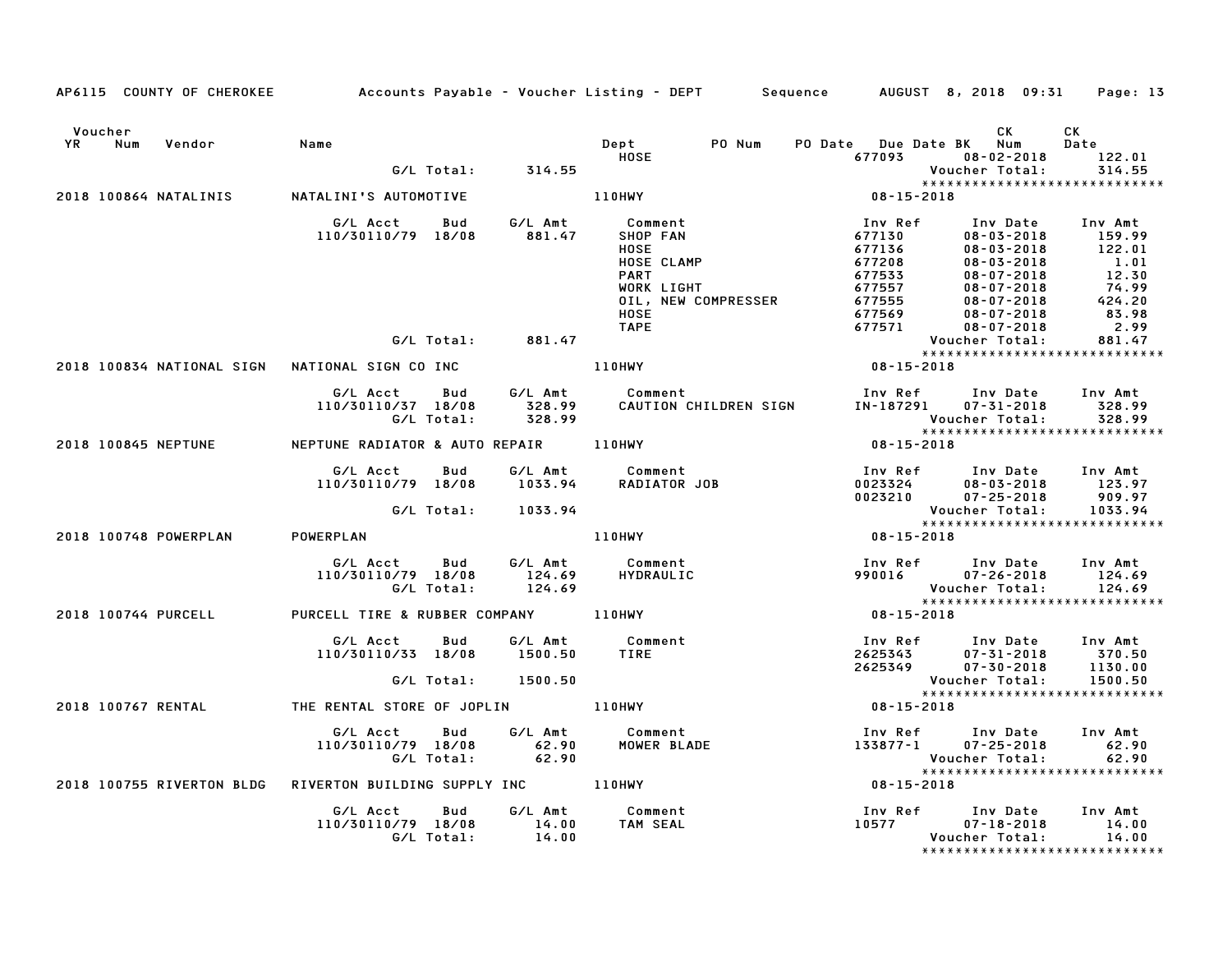| AP6115 COUNTY OF CHEROKEE                                                |                                           |                   |                             | Accounts Payable – Voucher Listing – DEPT         Sequence |                                         | AUGUST 8, 2018 09:31    Page: 14                                                               |                                       |
|--------------------------------------------------------------------------|-------------------------------------------|-------------------|-----------------------------|------------------------------------------------------------|-----------------------------------------|------------------------------------------------------------------------------------------------|---------------------------------------|
| Voucher<br>YR<br>Num<br>Vendor<br>2018 100736 SAFETY                     | Name<br>SAFETY FIRST SUPPLY CO LLC 110HWY |                   |                             | Dept<br>PO Num                                             | PO Date Due Date BK<br>$08 - 15 - 2018$ | CK<br>Num                                                                                      | CK<br>Date                            |
|                                                                          | G/L Acct<br>110/30110/42 18/08            | Bud<br>G/L Total: | G/L Amt<br>66.90<br>66.90   | Comment<br>TRASH BAGS, TOWELS                              | Inv Ref<br>18-81823                     | Inv Date<br>$08 - 01 - 2018$<br>Voucher Total:                                                 | Inv Amt<br>66.90<br>66.90             |
| 2018 100764 SAFETY-KLEEN                                                 | SAFETY-KLEEN SYSTEMS                      |                   |                             | <b>110HWY</b>                                              | 08-15-2018                              | ******************************                                                                 |                                       |
|                                                                          | G/L Acct<br>110/30110/79 18/08            | Bud<br>G/L Total: | G/L Amt<br>288.00<br>288.00 | Comment<br>PARTS WASHER CLEANER                            | Inv Ref<br>77510552                     | Inv Date<br>$07 - 26 - 2018$<br>Voucher Total:<br>*****************************                | Inv Amt<br>288.00<br>288.00           |
| 2018 100742 US CELLULAR                                                  | US CELLULAR                               |                   |                             | 110HWY                                                     | $08 - 15 - 2018$                        |                                                                                                |                                       |
|                                                                          | G/L Acct<br>110/30110/72 18/08            | Bud<br>G/L Total: | G/L Amt<br>51.38<br>51.38   | Comment<br>LEONARD CELL PHONE                              | Inv Ref                                 | Inv Date<br>0260133712 07-20-2018<br>Voucher Total:<br>*****************************           | Inv Amt<br>51.38<br>51.38             |
| 2018 100801 COL TEL                                                      | COLUMBUS TELEPHONE COMPANY                |                   |                             | <b>130NOXWEED</b>                                          | $08 - 15 - 2018$                        | DEPT<br>Total:                                                                                 | 232225.41                             |
|                                                                          | G/L Acct<br>130/30130/74 18/08            | Bud<br>G/L Total: | G/L Amt<br>109.94<br>109.94 | Comment<br><b>ACCT 2293</b>                                | Inv Ref                                 | Inv Date<br>$08 - 01 - 2018$<br>Voucher Total:<br>*****************************<br><b>DEPT</b> | Inv Amt<br>109.94<br>109.94<br>109.94 |
|                                                                          |                                           |                   |                             |                                                            |                                         | Total:                                                                                         |                                       |
| 2018 100802 COL TEL                                                      | COLUMBUS TELEPHONE COMPANY                |                   |                             | <b>140HEALTH</b>                                           | $08 - 15 - 2018$                        |                                                                                                |                                       |
|                                                                          | G/L Acct<br>140/30140/72 18/08            | Bud               | G/L Amt<br>510.46           | Comment<br>WIC PROGRAM<br>ACCT 2311<br><b>HEALTH DEPT</b>  | Inv Ref                                 | Inv Date<br>$08 - 01 - 2018$                                                                   | Inv Amt<br>91.73                      |
|                                                                          |                                           | G/L Total:        | 510.46                      | <b>ACCT 2060</b>                                           |                                         | $08 - 01 - 2018$<br>Voucher Total:<br>*****************************                            | 418.73<br>510.46                      |
| 2018 100803 COLUMBUS                                                     | CITY OF COLUMBUS                          |                   |                             | <b>140HEALTH</b>                                           | 08-15-2018                              |                                                                                                |                                       |
|                                                                          | G/L Acct<br>140/30140/72 18/08            | Bud               | G/L Amt<br>55.00            | Comment<br>HEALTH DEPT<br>ACCT 07-17240-00                 |                                         | Inv Ref Inv Date<br>$07 - 27 - 2018$                                                           | Inv Amt<br>55.00                      |
|                                                                          |                                           | G/L Total:        | 55.00                       |                                                            |                                         | Voucher Total:                                                                                 | 55.00                                 |
| 2018 100841 CRAW KAN TELEPH CRAW-KAN TELEPHONE COOPERATIVE INC 140HEALTH |                                           |                   |                             |                                                            | 08-15-2018                              | *****************************                                                                  |                                       |
|                                                                          | G/L Acct<br>140/30140/76 18/08            | Bud               | G/L Amt<br>21.25            | Comment<br><b>HEALTH DEPT</b>                              |                                         | Inv Ref Inv Date                                                                               | Inv Amt                               |
|                                                                          |                                           | G/L Total:        | 21.25                       | ACCT 129793                                                |                                         | $08 - 01 - 2018$<br>Voucher Total:<br>*****************************                            | 21.25<br>21.25                        |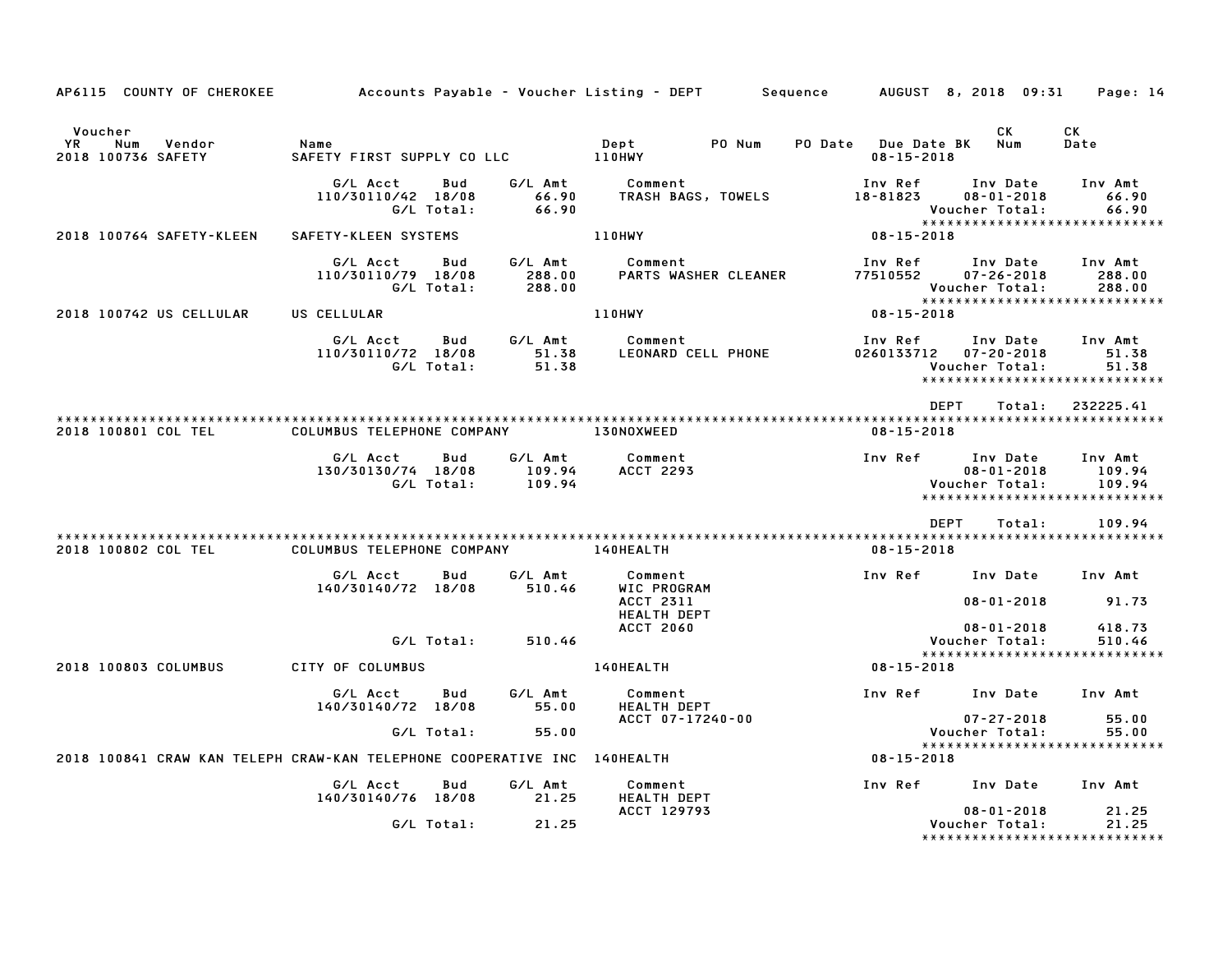|                                                                                          |                                            |                   |                             | AP6115 COUNTY OF CHEROKEE           Accounts Payable – Voucher Listing – DEPT       Sequence |                                         | AUGUST 8, 2018 09:31                                   | Page: 15                    |
|------------------------------------------------------------------------------------------|--------------------------------------------|-------------------|-----------------------------|----------------------------------------------------------------------------------------------|-----------------------------------------|--------------------------------------------------------|-----------------------------|
| Voucher                                                                                  |                                            |                   |                             |                                                                                              |                                         | CK                                                     | CK                          |
| YR<br>Num<br>Vendor<br>2018 100804 CRAWFORD HEALTH CRAWFORD COUNTY HEALTH DEPT 140HEALTH | Name                                       |                   |                             | PO Num<br>Dept                                                                               | PO Date Due Date BK<br>$08 - 15 - 2018$ | Num                                                    | Date                        |
|                                                                                          | G/L Acct<br>140/30140/82 18/08             | Bud               | G/L Amt<br>249.42           | Comment<br>WIC PROGRAM                                                                       | Inv Ref                                 | Inv Date                                               | Inv Amt                     |
|                                                                                          |                                            | G/L Total:        | 249.42                      | CONTRACTED SERVICES                                                                          |                                         | $08 - 01 - 2018$<br>Voucher Total:                     | 249.42<br>249.42            |
| 2018 100805 EMPIRE                                                                       | EMPIRE DISTRICT ELECTRIC COMPANY 140HEALTH |                   |                             |                                                                                              | 08-15-2018                              | *****************************                          |                             |
|                                                                                          | G/L Acct<br>140/30140/72 18/08             | Bud               | G/L Amt<br>967.45           | Comment<br><b>HEALTH DEPT</b>                                                                |                                         | Inv Ref Inv Date Inv Amt                               |                             |
|                                                                                          |                                            | G/L Total:        | 967.45                      | ACCT 616527 32 1                                                                             |                                         | 07-19-2018<br><b>Voucher Total:</b>                    | 967.45<br>967.45            |
| 2018 100806 KS GAS                                                                       | KANSAS GAS SERVICE                         |                   |                             | <b>140HEALTH</b>                                                                             | 08-15-2018                              | *****************************                          |                             |
|                                                                                          | G/L Acct<br>140/30140/72 18/08             | Bud<br>G/L Total: | G/L Amt<br>123.83<br>123.83 | Comment<br>ACC T510080477 1188672 27                                                         |                                         | Inv Ref Inv Date<br>$07 - 26 - 2018$<br>Voucher Total: | Inv Amt<br>123.83<br>123.83 |
| 2018 100807 MEDICAL WASTE                                                                | MEDICAL WASTE SERVICES                     |                   |                             | 140HEALTH                                                                                    | 08-15-2018                              | ******************************                         |                             |
|                                                                                          | G/L Acct                                   | Bud               | G/L Amt                     | Comment                                                                                      |                                         | Inv Ref Inv Date Inv Amt                               |                             |
|                                                                                          | 140/30140/82 18/08                         |                   | 99.00                       | HEALTH DEPT<br>MO BIOHAZARD WASTE DISPOSAL W2524                                             |                                         | 07-26-2018                                             | 99.00                       |
|                                                                                          |                                            | G/L Total:        | 99.00                       |                                                                                              |                                         | Voucher Total:<br>*****************************        | 99.00                       |
| 2018 100808 NATALINIS                                                                    | NATALINI'S AUTOMOTIVE                      |                   |                             | <b>140HEALTH</b>                                                                             | 08-15-2018                              |                                                        |                             |
|                                                                                          | G/L Acct<br>140/30140/25 18/08             | Bud               | G/L Amt<br>191.55           | Comment<br>HEALTH DEPT                                                                       |                                         | Inv Ref Inv Date Inv Amt                               |                             |
|                                                                                          |                                            | 18/08             |                             | OIL FILTER, AIR FILTER, OIL 676484<br>WINDOW REGULATOR<br>WIC PROGRAM                        | 676504                                  | $07 - 27 - 2018$<br>$07 - 27 - 2018$                   | 54.86<br>96.99              |
|                                                                                          |                                            |                   | G/L Total: 191.55           | WHEEL SEAL, TURN ROTOR                                                                       | 676656                                  | $07 - 30 - 2018$<br>Voucher Total:                     | 39.70<br>191.55             |
| 2018 100809 STRONGHOLD                                                                   | STRONGHOLD DATA                            |                   |                             | 140HEALTH                                                                                    | 08-15-2018                              | *****************************                          |                             |
|                                                                                          | G/L Acct<br>140/30140/21 18/08             | Bud               | G/L Amt<br>100.00           | Comment<br>HEALTH DEPT                                                                       |                                         | Inv Ref Inv Date                                       | Inv Amt                     |
|                                                                                          |                                            | G/L Total:        | 100.00                      | OFF SITE DATA STORAGE                                                                        | 27155                                   | $08 - 01 - 2018$<br>Voucher Total:                     | 100.00<br>100.00            |
| 2018 100810 ULINE                                                                        | ULINE                                      |                   |                             | 140HEALTH                                                                                    | 08-15-2018                              | *****************************                          |                             |
|                                                                                          | G/L Acct                                   | Bud               | G/L Amt                     | Comment                                                                                      |                                         | Inv Ref Inv Date                                       | Inv Amt                     |
|                                                                                          | 140/30140/21 18/08                         |                   | 118.99                      | HEALTH DEPT<br>TRASH BAGS                                                                    | 99574892                                | $07 - 23 - 2018$                                       | 118.99                      |
|                                                                                          |                                            | G/L Total:        | 118.99                      |                                                                                              |                                         | Voucher Total:<br>*****************************        | 118.99                      |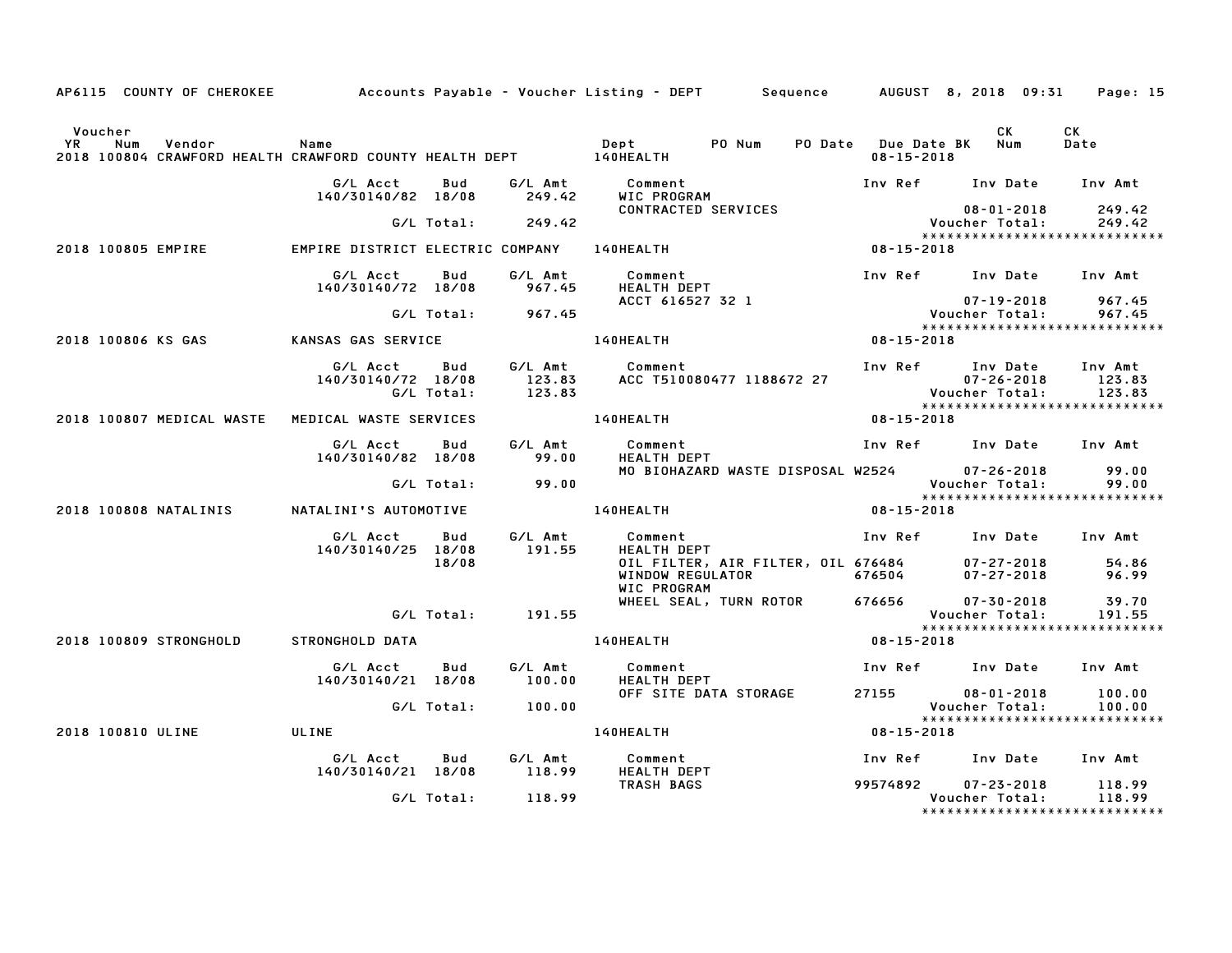| AP6115 COUNTY OF CHEROKEE                                |                                   |                          |                                 | Accounts Payable – Voucher Listing – DEPT                   | Sequence                                          | AUGUST 8, 2018 09:31                                                             | Page: 16                                                 |
|----------------------------------------------------------|-----------------------------------|--------------------------|---------------------------------|-------------------------------------------------------------|---------------------------------------------------|----------------------------------------------------------------------------------|----------------------------------------------------------|
| Voucher<br><b>YR</b><br>Num<br>Vendor<br>2018 100842 WEX | Name<br><b>WEX BANK</b>           |                          |                                 | CK<br>СK<br>Dept<br>PO Num<br>140HEALTH                     | PO Date<br><b>Due Date BK</b><br>$08 - 15 - 2018$ | Num                                                                              | Date                                                     |
|                                                          | G/L Acct<br>140/30140/25 18/08    | Bud                      | G/L Amt<br>160.79               | Comment<br><b>HEALTH DEPT</b>                               | Inv Ref                                           | Inv Date                                                                         | Inv Amt                                                  |
|                                                          |                                   |                          |                                 | <b>FUEL PURCHASES</b>                                       | 55269835                                          | $07 - 31 - 2018$                                                                 | 160.79                                                   |
|                                                          |                                   | G/L Total:               | 160.79                          |                                                             |                                                   | Voucher Total:<br>*****************************                                  | 160.79                                                   |
|                                                          |                                   |                          |                                 |                                                             |                                                   | <b>DEPT</b><br>Total:                                                            | 2597.74                                                  |
| 2018 100811 COLUMBUS NEWS                                | <b>COLUMBUS NEWS REPORT</b>       |                          |                                 | 160ELECT                                                    | $08 - 15 - 2018$                                  |                                                                                  |                                                          |
|                                                          | G/L Acct<br>160/30160/78 18/08    | Bud<br>G/L Total:        | G/L Amt<br>24.00<br>24.00       | Comment<br>LEGAL NOTICE/TESTING                             | Inv Ref<br>0729                                   | Inv Date<br>$07 - 30 - 2018$<br>Voucher Total:<br>*****************************  | Inv Amt<br>24.00<br>24.00                                |
| 2018 100812 ELECT SYSTEMS                                | ELECTION SYSTEMS & SOFTWARE       |                          |                                 | 160ELECT                                                    | $08 - 15 - 2018$                                  |                                                                                  |                                                          |
|                                                          | G/L Acct<br>160/30160/79 18/08    | Bud<br>G/L Total:        | G/L Amt<br>8.22<br>8.22         | Comment<br>MEMORY CARD BATTERY                              | Inv Ref<br>1054232                                | Inv Date<br>$07 - 25 - 2018$<br>Voucher Total:                                   | Inv Amt<br>8.22<br>8.22                                  |
| 2018 100836 ELECT SYSTEMS                                | ELECTION SYSTEMS & SOFTWARE       |                          |                                 | 160ELECT                                                    | $08 - 15 - 2018$                                  | ******************************                                                   |                                                          |
|                                                          | G/L Acct<br>160/30160/21 18/08    | Bud<br>G/L Total:        | G/L Amt<br>19546.64<br>19546.64 | Comment<br><b>ELECTION CHARGES</b><br><b>LAYOUT CHARGES</b> | Inv Ref<br>1054404<br>1054401                     | Inv Date<br>$07 - 26 - 2018$<br>$07 - 26 - 2018$<br>Voucher Total:               | Inv Amt<br>16501.14<br>3045.50<br>19546.64               |
|                                                          |                                   |                          |                                 |                                                             |                                                   | ******************************                                                   |                                                          |
| 2018 100753 AMBULANCE #1                                 | CHEROKEE COUNTY AMBULANCE-DIST #1 |                          |                                 | 220AMBULANCE                                                | $08 - 15 - 2018$                                  | <b>DEPT</b><br>Total:                                                            | 19578.86                                                 |
|                                                          | G/L Acct<br>220/30220/89 18/08    | Bud<br>G/L Total:        | G/L Amt<br>16877.33<br>16877.33 | Comment<br>MONTHLY SUBSIDY                                  | Inv Ref                                           | Inv Date<br>$08 - 01 - 2018$<br>Voucher Total:<br>*****************              | Inv Amt<br>16877.33<br>16877.33<br>* * * * * * * * * * * |
| 2018 100754 AMBULANCE #2                                 | CHEROKEE COUNTY AMBULANCE-DIST #2 |                          |                                 | 220AMBULANCE                                                | $08 - 15 - 2018$                                  |                                                                                  |                                                          |
|                                                          | G/L Acct<br>220/30220/89 18/08    | <b>Bud</b><br>G/L Total: | G/L Amt<br>16877.33<br>16877.33 | Comment<br>MONTHLY SUBSIDY                                  | Inv Ref                                           | Inv Date<br>$08 - 01 - 2018$<br>Voucher Total:<br>****************************** | Inv Amt<br>16877.33<br>16877.33                          |
| 2018 100756 AMBULANCE #3                                 | CHEROKEE COUNTY AMBULANCE-DIST #3 |                          |                                 | 220AMBULANCE                                                | $08 - 15 - 2018$                                  |                                                                                  |                                                          |
|                                                          | G/L Acct<br>220/30220/89 18/08    | Bud<br>G/L Total:        | G/L Amt<br>14477.33<br>14477.33 | Comment<br>MONTHLY SUBSIDY                                  | Inv Ref                                           | Inv Date<br>$08 - 01 - 2018$<br>Voucher Total:<br>*****************************  | Inv Amt<br>14477.33<br>14477.33                          |
|                                                          |                                   |                          |                                 |                                                             |                                                   | <b>DEPT</b><br>Total:                                                            | 48231.99                                                 |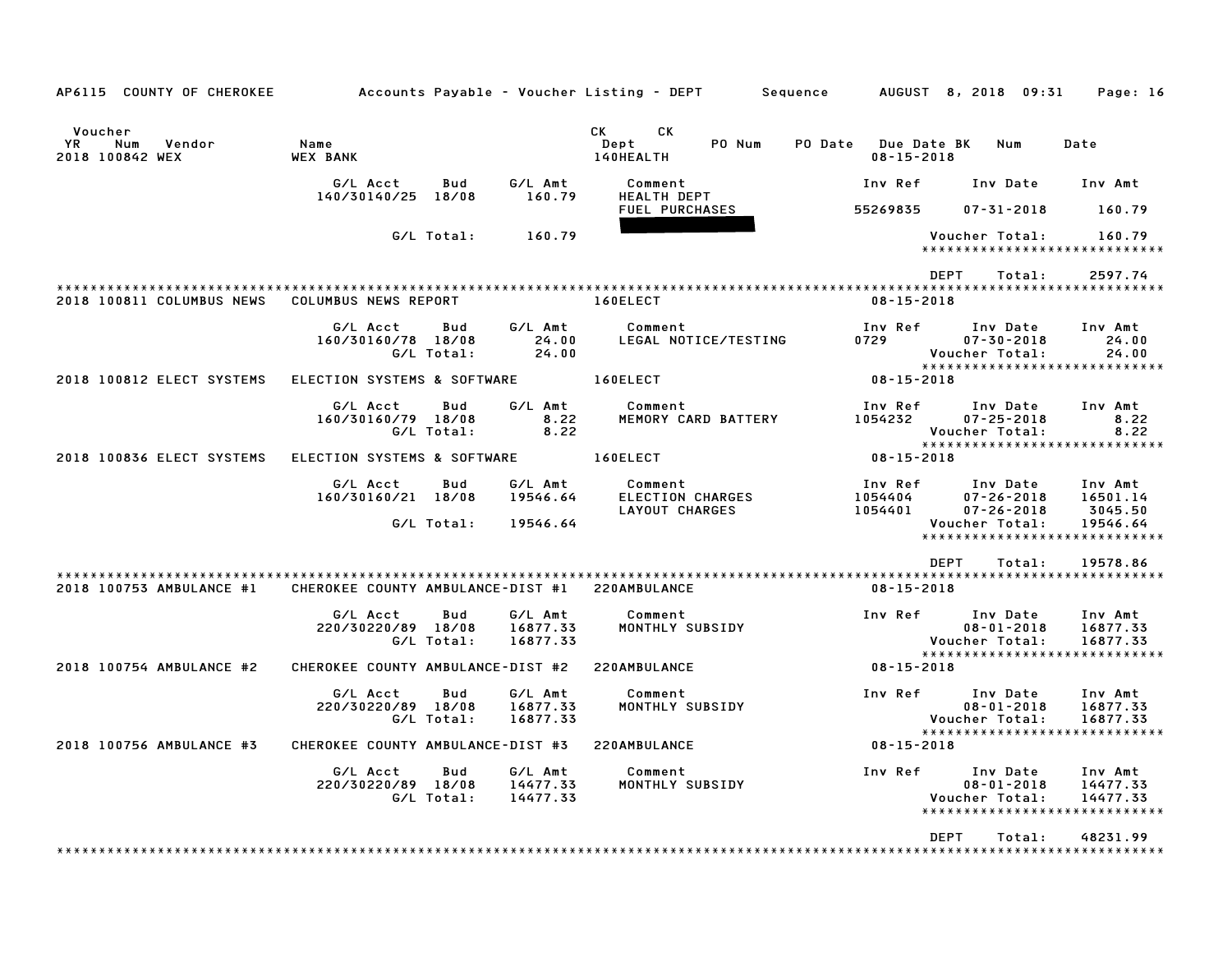| AP6115 COUNTY OF CHEROKEE                                                 |                                |                          |                               | Accounts Payable – Voucher Listing – DEPT             | Sequence                    | AUGUST 8, 2018 09:31                                                            | Page: 17                      |
|---------------------------------------------------------------------------|--------------------------------|--------------------------|-------------------------------|-------------------------------------------------------|-----------------------------|---------------------------------------------------------------------------------|-------------------------------|
| Voucher<br>YR<br>Num<br>Vendor<br>2018 100813 CENTURYLINK2961 CENTURYLINK | Name                           |                          |                               | PO Num<br>Dept<br>224911                              | PO Date<br>$08 - 15 - 2018$ | CK<br><b>Due Date BK</b><br>Num                                                 | CK<br>Date                    |
|                                                                           | G/L Acct<br>224/31224/01       | <b>Bud</b><br>G/L Total: | G/L Amt<br>1173.82<br>1173.82 | Comment<br>ACCT 313409961                             | Inv Ref                     | Inv Date<br>$07 - 25 - 2018$<br>Voucher Total:                                  | Inv Amt<br>1173.82<br>1173.82 |
| 2018 100814 CRAW KAN TELEPH CRAW-KAN TELEPHONE COOPERATIVE INC 224911     |                                |                          |                               |                                                       | 08-15-2018                  | *****************************                                                   |                               |
|                                                                           | G/L Acct<br>224/31224/01       | <b>Bud</b>               | G/L Amt<br>148.00             | Comment<br>FACILITY ACCESS SERVICE<br>1818SZ10901.026 | Inv Ref                     | Inv Date<br>0109620S1818 08-01-2018                                             | Inv Amt<br>148.00             |
|                                                                           |                                | G/L Total:               | 148.00                        |                                                       |                             | Voucher Total:<br>*****************************                                 | 148.00                        |
| 2018 100815 STRONGHOLD                                                    | STRONGHOLD DATA                |                          |                               | 224911                                                | $08 - 15 - 2018$            |                                                                                 |                               |
|                                                                           | G/L Acct<br>224/31224/01       | Bud<br>G/L Total:        | G/L Amt<br>110.00<br>110.00   | Comment<br>SONICWALL, FIREWALL                        | Inv Ref<br>27056            | Inv Date<br>$08 - 01 - 2018$<br>Voucher Total:<br>***************************** | Inv Amt<br>110.00<br>110.00   |
| 2018 100816 TBS                                                           | TBS ELECTRONICS, INC           |                          |                               | 224911                                                | $08 - 15 - 2018$            |                                                                                 |                               |
|                                                                           | G/L Acct<br>224/31224/01       | Bud                      | G/L Amt<br>3045.70            | Comment<br>CABLE, CONNECTOR, LABOR<br>ANTENNAS,       | Inv Ref<br>00096084         | Inv Date<br>$07 - 17 - 2018$                                                    | Inv Amt<br>3045.70            |
|                                                                           |                                | G/L Total:               | 3045.70                       |                                                       |                             | Voucher Total:<br>******************************                                | 3045.70                       |
| 2018 100817 VERIZON                                                       | <b>VERIZON WIRELESS</b>        |                          |                               | 224911                                                | 08-15-2018                  |                                                                                 |                               |
|                                                                           | G/L Acct<br>224/31224/01       | Bud<br>G/L Total:        | G/L Amt<br>1000.25<br>1000.25 | Comment<br>ACCT 986487568 00001                       | Inv Ref<br>9811193965       | Inv Date<br>$07 - 18 - 2018$<br>Voucher Total:<br>***************************** | Inv Amt<br>1000.25<br>1000.25 |
|                                                                           |                                |                          |                               |                                                       |                             | <b>DEPT</b><br>Total:                                                           | 5477.77                       |
| 2018 100851 TRUE VALUE COL TRUE VALUE COLUMBUS                            |                                |                          |                               | <b>230APP</b>                                         | $08 - 15 - 2018$            |                                                                                 |                               |
|                                                                           | G/L Acct<br>230/30230/29 18/08 | Bud                      | G/L Amt<br>39.97              | Comment<br>EXT CORD<br>PAINT                          | Inv Ref<br>B4772<br>A337420 | Inv Date<br>$03 - 19 - 2018$<br>$02 - 13 - 2018$                                | Inv Amt<br>23.98<br>15.99     |
|                                                                           |                                | G/L Total:               | 39.97                         |                                                       |                             | Voucher Total:<br>*****************************                                 | 39.97                         |
|                                                                           |                                |                          |                               |                                                       |                             | <b>DEPT</b><br>Total:                                                           | 39.97                         |
| 2018 100837 CENTURYLINK1319 CENTURYLINK                                   |                                |                          |                               | 300ELDERLY                                            | $08 - 15 - 2018$            |                                                                                 |                               |
|                                                                           | G/L Acct<br>300/30300/74 18/08 | Bud                      | G/L Amt<br>10.69              | Comment<br>ACCT 320494722<br>320497874                | Inv Ref                     | Inv Date<br>$07 - 24 - 2018$<br>$07 - 24 - 2018$                                | Inv Amt<br>3.98<br>6.71       |
|                                                                           |                                | G/L Total:               | 10.69                         |                                                       |                             | Voucher Total:<br>******************************                                | 10.69                         |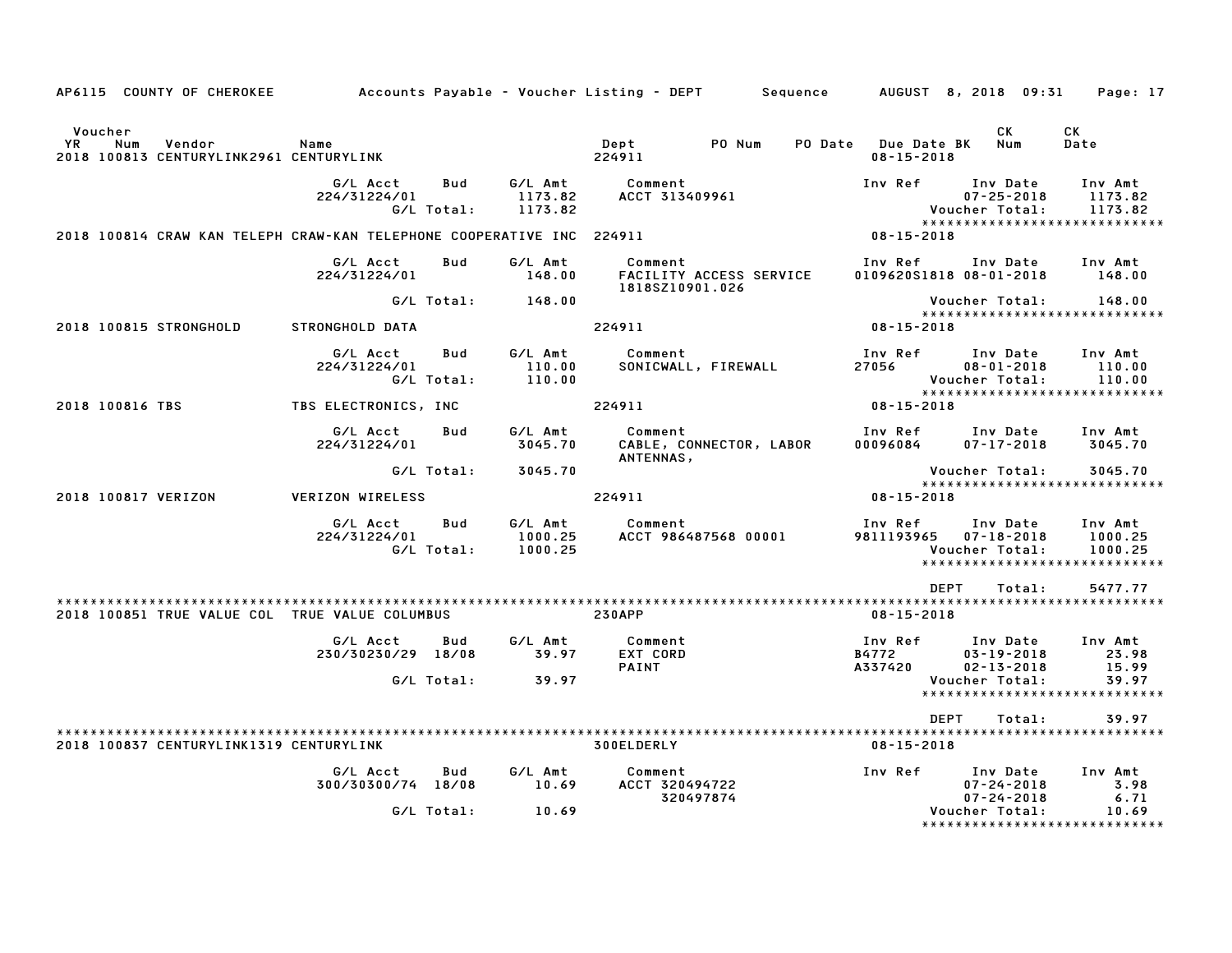| AP6115 COUNTY OF CHEROKEE                                                 |                                      |                   |                             | Accounts Payable – Voucher Listing – DEPT         Sequence |                                         | AUGUST 8, 2018 09:31                                                                     | Page: 18                    |
|---------------------------------------------------------------------------|--------------------------------------|-------------------|-----------------------------|------------------------------------------------------------|-----------------------------------------|------------------------------------------------------------------------------------------|-----------------------------|
| Voucher<br>YR<br>Num<br>Vendor<br>2018 100863 CENTURYLINK2961 CENTURYLINK | Name                                 |                   |                             | Dept<br>PO Num<br>300ELDERLY                               | PO Date Due Date BK<br>$08 - 15 - 2018$ | CK<br>Num                                                                                | СK<br>Date                  |
|                                                                           | G/L Acct<br>300/30300/74 18/08       | Bud               | G/L Amt<br>151.83           | Comment<br>ACCT 313355170                                  | Inv Ref                                 | Inv Date<br>$08 - 01 - 2018$                                                             | Inv Amt<br>77.85<br>73.98   |
|                                                                           |                                      | G/L Total:        | 151.83                      | 313571296                                                  |                                         | $08 - 01 - 2018$<br>Voucher Total:                                                       | 151.83                      |
| 2018 100818 COLUMBUS                                                      | CITY OF COLUMBUS                     |                   |                             | 300ELDERLY                                                 | 08-15-2018                              | *****************************                                                            |                             |
|                                                                           | G/L Acct<br>300/30300/72 18/08       | Bud<br>G/L Total: | G/L Amt<br>54.56<br>54.56   | Comment<br>ACCT 07-48820-01                                | Inv Ref                                 | Inv Date<br>$07 - 27 - 2018$<br>Voucher Total:                                           | Inv Amt<br>54.56<br>54.56   |
| 2018 100819 EMPIRE                                                        | EMPIRE DISTRICT ELECTRIC COMPANY     |                   |                             | 300ELDERLY                                                 | 08-15-2018                              | *****************************                                                            |                             |
|                                                                           | G/L Acct<br>300/30300/72 18/08       | Bud               | G/L Amt<br>535.66           | Comment<br>ACCT 124991-59-7<br>828267 31 0                 | Inv Ref                                 | Inv Date<br>$07 - 23 - 2018$<br>$07 - 23 - 2018$                                         | Inv Amt<br>252.86<br>282.80 |
|                                                                           |                                      | G/L Total:        | 535.66                      |                                                            |                                         | Voucher Total:<br>*****************************                                          | 535.66                      |
| 2018 100820 GALENA                                                        | CITY OF GALENA                       |                   |                             | 300ELDERLY                                                 | 08-15-2018                              |                                                                                          |                             |
|                                                                           | G/L Acct<br>300/30300/72 18/08       | Bud               | G/L Amt<br>93.74            | Comment<br>ACCT 10006000<br>720 WALL ST                    |                                         | Inv Ref Inv Date<br>$07 - 09 - 2018$                                                     | Inv Amt<br>93.74            |
|                                                                           |                                      | G/L Total:        | 93.74                       |                                                            |                                         | Voucher Total:<br>*****************************                                          | 93.74                       |
| 2018 100821 KS GAS                                                        | KANSAS GAS SERVICE                   |                   |                             | 300ELDERLY                                                 | 08-15-2018                              |                                                                                          |                             |
|                                                                           | G/L Acct<br>300/30300/72 18/08       | Bud<br>G/L Total: | G/L Amt<br>33.31<br>33.31   | Comment<br>ACCT 512076592 1191351 09                       |                                         | Inv Ref Inv Date<br>$07 - 26 - 2018$<br>Voucher Total:<br>****************************** | Inv Amt<br>33.31<br>33.31   |
|                                                                           |                                      |                   |                             |                                                            |                                         | <b>DEPT</b><br>Total:                                                                    | 879.79                      |
| 2018 100840 B&L                                                           | <b>B&amp;L WATERWORKS SUPPLY INC</b> |                   |                             | 330SEWER                                                   | $08 - 15 - 2018$                        |                                                                                          |                             |
|                                                                           | G/L Acct<br>330/30330/89 18/08       | Bud               | G/L Amt<br>1046.74          | Comment<br>MANHOLE RING & LIP<br>MANHOLE RISER RING        | Inv Ref<br>116186<br>116147<br>116119   | Inv Date<br>$07 - 17 - 2018$<br>$07 - 16 - 2018$                                         | Inv Amt<br>199.75<br>544.03 |
|                                                                           |                                      | G/L Total:        | 1046.74                     | CIRCLE CLAMP                                               |                                         | $07 - 13 - 2018$<br>Voucher Total:                                                       | 302.96<br>1046.74           |
| 2018 100829 CENTURYLINK2961 CENTURYLINK                                   |                                      |                   |                             | <b>330SEWER</b>                                            | $08 - 15 - 2018$                        | ******************************                                                           |                             |
|                                                                           | G/L Acct<br>330/30330/72 18/08       | Bud<br>G/L Total: | G/L Amt<br>175.76<br>175.76 | Comment<br><b>SEWER PHONE</b>                              | Inv Ref<br><b>438097159</b>             | Inv Date<br>$07 - 23 - 2018$<br>Voucher Total:<br>*****************************          | Inv Amt<br>175.76<br>175.76 |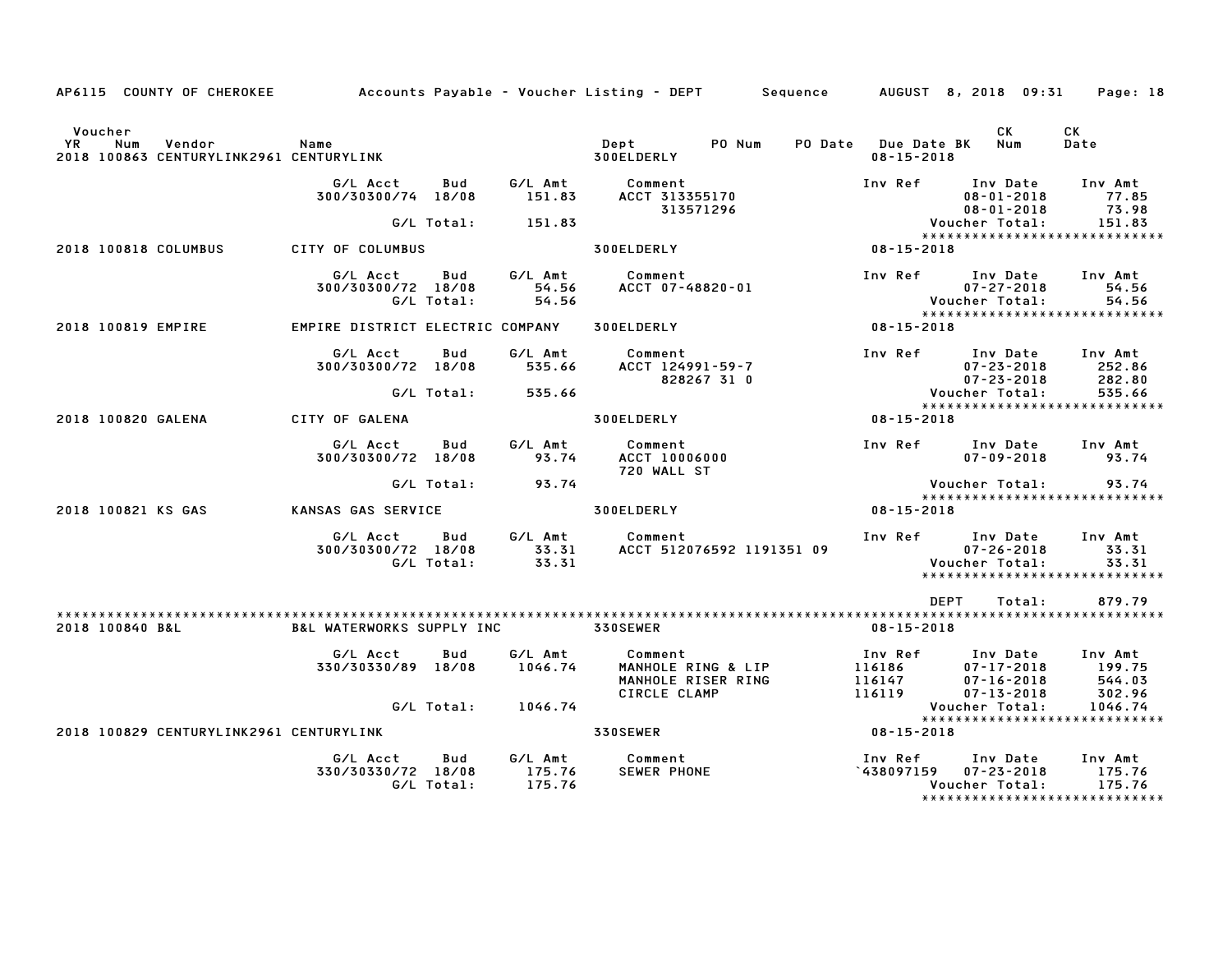| AP6115 COUNTY OF CHEROKEE                                   |                                              |     |                             | Accounts Payable – Voucher Listing – DEPT                       | Sequence                 |                                                                                                                 | AUGUST 8, 2018 09:31                                                                     | Page: 19                                                     |
|-------------------------------------------------------------|----------------------------------------------|-----|-----------------------------|-----------------------------------------------------------------|--------------------------|-----------------------------------------------------------------------------------------------------------------|------------------------------------------------------------------------------------------|--------------------------------------------------------------|
| Voucher<br>YR<br>Num<br>Vendor<br>2018 100761 COLUMBUS NEWS | Name<br>COLUMBUS NEWS REPORT                 |     |                             | Dept<br>330SEWER                                                | PO Num<br><b>PO Date</b> | Due Date BK<br>$08 - 15 - 2018$                                                                                 | CK.<br>Num                                                                               | CK<br>Date                                                   |
|                                                             | G/L Acct<br>330/30330/89 18/08<br>G/L Total: | Bud | G/L Amt<br>66.00<br>66.00   | Comment<br>LEGAL NOTICE                                         |                          | Inv Ref<br>0803                                                                                                 | Inv Date<br>$08 - 01 - 2018$<br>Voucher Total:                                           | Inv Amt<br>66.00<br>66.00                                    |
| 2018 100759 EMPIRE                                          | EMPIRE DISTRICT ELECTRIC COMPANY             |     |                             | 330SEWER                                                        |                          | $08 - 15 - 2018$                                                                                                |                                                                                          | *****************************                                |
|                                                             | G/L Acct<br>330/30330/72 18/08               | Bud | G/L Amt<br>809.74           | Comment<br><b>ELECTRIC</b>                                      |                          | Inv Ref<br>547731-85-1 07-27-2018<br>487490-67-4<br>$535793 - 78 - 0$<br>$059522 - 21 - 9$<br>$369339 - 68 - 4$ | Inv Date<br>$07 - 27 - 2018$<br>$07 - 27 - 2018$<br>$07 - 27 - 2018$<br>$07 - 30 - 2018$ | Inv Amt<br>446.60<br>53.00<br>34.09<br>85.77<br>108.04       |
|                                                             | G/L Total:                                   |     | 809.74                      |                                                                 |                          | 866807-56-3 07-31-2018                                                                                          | Voucher Total:                                                                           | 82.24<br>809.74                                              |
| 2018 100862 KDHE SEWER                                      | DEPARTMENT OF HEALTH AND ENVIRONMEN 330SEWER |     |                             |                                                                 |                          | 08-15-2018                                                                                                      |                                                                                          | *****************************                                |
|                                                             | G/L Acct<br>330/30330/89 18/08               | Bud | G/L Amt<br>7721.05          | Comment<br>SEMI-AUNNUAL REPAYMENT<br>KWPCRF PROJECT # C20174501 |                          | Inv Ref<br>C20174501                                                                                            | Inv Date<br>$08 - 01 - 2018$                                                             | Inv Amt<br>7721.05                                           |
|                                                             | G/L Total:                                   |     | 7721.05                     |                                                                 |                          |                                                                                                                 | Voucher Total:                                                                           | 7721.05<br>*****************************                     |
| 2018 100763 LUMANS                                          | LUMAN'S LABORATORIES                         |     |                             | 330SEWER                                                        |                          | 08-15-2018                                                                                                      |                                                                                          |                                                              |
|                                                             | G/L Acct<br>330/30330/89 18/08<br>G/L Total: | Bud | G/L Amt<br>228.90<br>228.90 | Comment<br>WASTE WATER COLLECTION                               |                          | Inv Ref<br>36256                                                                                                | Inv Date<br>$07 - 25 - 2018$<br>Voucher Total:                                           | Inv Amt<br>228.90<br>228.90<br>***************************** |
| 2018 100830 TRUE VALUE BAXT TRUE VALUE HARDWARE             |                                              |     |                             | 330SEWER                                                        |                          | 08-15-2018                                                                                                      |                                                                                          |                                                              |
|                                                             | G/L Acct<br>330/30330/89 18/08<br>G/L Total: | Bud | G/L Amt<br>23.95<br>23.95   | Comment<br>BLACK JACK, GLOVES                                   |                          | Inv Ref                                                                                                         | Inv Date<br>$07 - 16 - 2018$<br>Voucher Total:                                           | Inv Amt<br>23.95<br>23.95<br>*****************************   |
|                                                             |                                              |     |                             |                                                                 |                          | <b>DEPT</b>                                                                                                     | Total:                                                                                   | 10072.14                                                     |
| 2018 100822 AFIX                                            | AFIX TECHNOLOGIES, INC                       |     |                             | 489CONCEAL                                                      |                          | $08 - 15 - 2018$                                                                                                |                                                                                          |                                                              |
|                                                             | G/L Acct<br>489/30489/01 18/08<br>G/L Total: | Bud | G/L Amt<br>750.00<br>750.00 | Comment<br>AFIX TRACKER QTR SUPPORT                             |                          | Inv Ref<br>180119 019                                                                                           | Inv Date<br>$01 - 19 - 2018$<br>Voucher Total:                                           | Inv Amt<br>750.00<br>750.00<br>***************************** |
| 2018 100823 AXON                                            | AXON ENTERPRISE, INC.                        |     |                             | 489CONCEAL                                                      |                          | $08 - 15 - 2018$                                                                                                |                                                                                          |                                                              |
|                                                             | G/L Acct<br>489/30489/01 18/08<br>G/L Total: | Bud | G/L Amt<br>464.00<br>464.00 | Comment<br>CARTRIDGE                                            |                          | Inv Ref<br>SI1545122                                                                                            | Inv Date<br>$07 - 24 - 2018$<br>Voucher Total:                                           | Inv Amt<br>464.00<br>464.00<br>***************************** |
|                                                             |                                              |     |                             |                                                                 |                          | <b>DEPT</b>                                                                                                     | Total:                                                                                   | 1214.00                                                      |